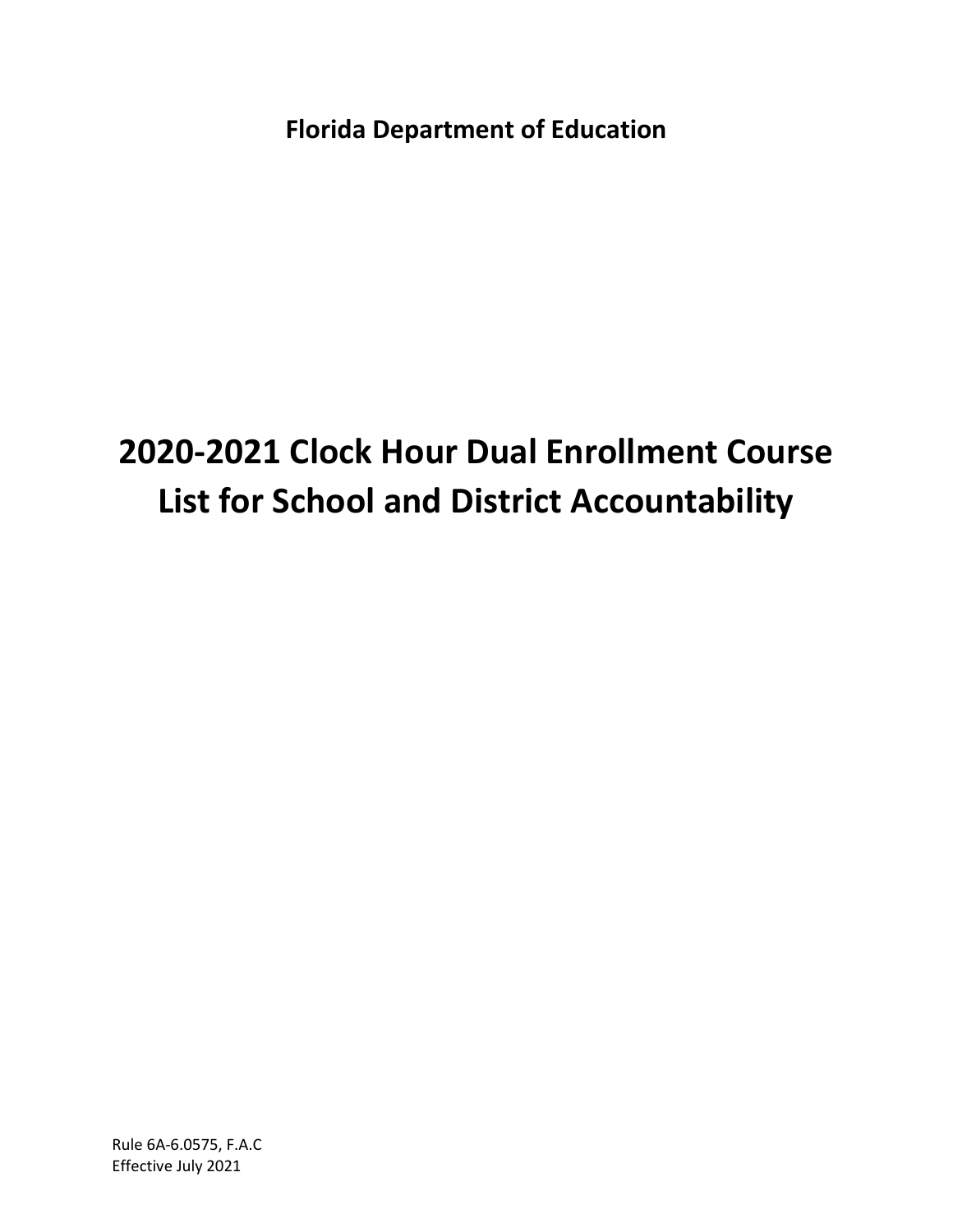| <b>CIP</b> | Program       | <b>Program Name</b>                                  | Course          | <b>Course Clock</b> |
|------------|---------------|------------------------------------------------------|-----------------|---------------------|
|            | <b>Number</b> |                                                      | <b>Number</b>   | <b>Hours</b>        |
| 0101060602 | A010616       | <b>NURSERY MANAGEMENT</b>                            | <b>ORH0862</b>  | 300                 |
| 0101060602 | A010616       | <b>NURSERY MANAGEMENT</b>                            | <b>ORH0863</b>  | 450                 |
| 0101060602 | A010616       | <b>NURSERY MANAGEMENT</b>                            | <b>ORH0864</b>  | 150                 |
| 0101060703 | A200100       | LANDSCAPE & TURF MANAGEMENT                          | <b>ORH0802</b>  | 450                 |
| 0101060703 | A200100       | LANDSCAPE & TURF MANAGEMENT                          | <b>ORH0803</b>  | 150                 |
| 0101060703 | A200100       | LANDSCAPE & TURF MANAGEMENT                          | <b>ORH0862</b>  | 300                 |
| 0151080810 | A010512       | <b>VETERINARY ASSISTING</b>                          | ATE0006         | 450                 |
| 0151080810 | A010512       | <b>VETERINARY ASSISTING</b>                          | ATE0070         | 150                 |
| 0151080810 | A010512       | <b>VETERINARY ASSISTING</b>                          | ATE0072         | 150                 |
| 0252090400 | M607010       | <b>LODGING OPERATIONS</b>                            | HMV0201         | 300                 |
| 0252090400 | M607010       | <b>LODGING OPERATIONS</b>                            | <b>HMV0202</b>  | 150                 |
| 0252090400 | M607010       | <b>LODGING OPERATIONS</b>                            | <b>HMV0740</b>  | 150                 |
| 0252140104 | M200500       | MARKETING, MANAGEMENT AND ENTREPRENEURIAL PRINCIPLES | MKA0010         | 150                 |
| 0252140104 | M200500       | MARKETING, MANAGEMENT AND ENTREPRENEURIAL PRINCIPLES | MKA0091         | 150                 |
| 0252140104 | M200500       | MARKETING, MANAGEMENT AND ENTREPRENEURIAL PRINCIPLES | MKA0432         | 300                 |
| 0351060112 | H170106       | <b>DENTAL ASSISTING</b>                              | <b>DEA0725</b>  | 90                  |
| 0351060112 | H170106       | <b>DENTAL ASSISTING</b>                              | <b>DEA0726</b>  | 210                 |
| 0351060112 | H170106       | <b>DENTAL ASSISTING</b>                              | <b>DEA0727</b>  | 465                 |
| 0351060112 | H170106       | <b>DENTAL ASSISTING</b>                              | <b>DEA0728</b>  | 465                 |
| 0351070302 | H170107       | HEALTH UNIT COORDINATOR/MONITOR TECHNICIAN           | <b>HIM0076</b>  | 410                 |
| 0351070302 | H170107       | HEALTH UNIT COORDINATOR/MONITOR TECHNICIAN           | HIM0090         | 130                 |
| 0351070302 | H170107       | HEALTH UNIT COORDINATOR/MONITOR TECHNICIAN           | <b>HSC0003</b>  | 90                  |
| 0351070716 | H170529       | MEDICAL CODER/BILLER                                 | <b>HIM 0001</b> | 60                  |
| 0351070716 | H170529       | MEDICAL CODER/BILLER                                 | HIM 0009        | 90                  |
| 0351070716 | H170529       | MEDICAL CODER/BILLER                                 | HIM0009         | 90                  |
| 0351070716 | H170529       | MEDICAL CODER/BILLER                                 | HIM0091         | 350                 |
| 0351070716 | H170529       | MEDICAL CODER/BILLER                                 | HIM0092         | 350                 |
| 0351070716 | H170529       | MEDICAL CODER/BILLER                                 | HIM0093         | 320                 |
| 0351070716 | H170529       | MEDICAL CODER/BILLER                                 | <b>HIM0228C</b> | 150                 |
| 0351070716 | H170529       | <b>MEDICAL CODER/BILLER</b>                          | <b>HIM0250C</b> | 60                  |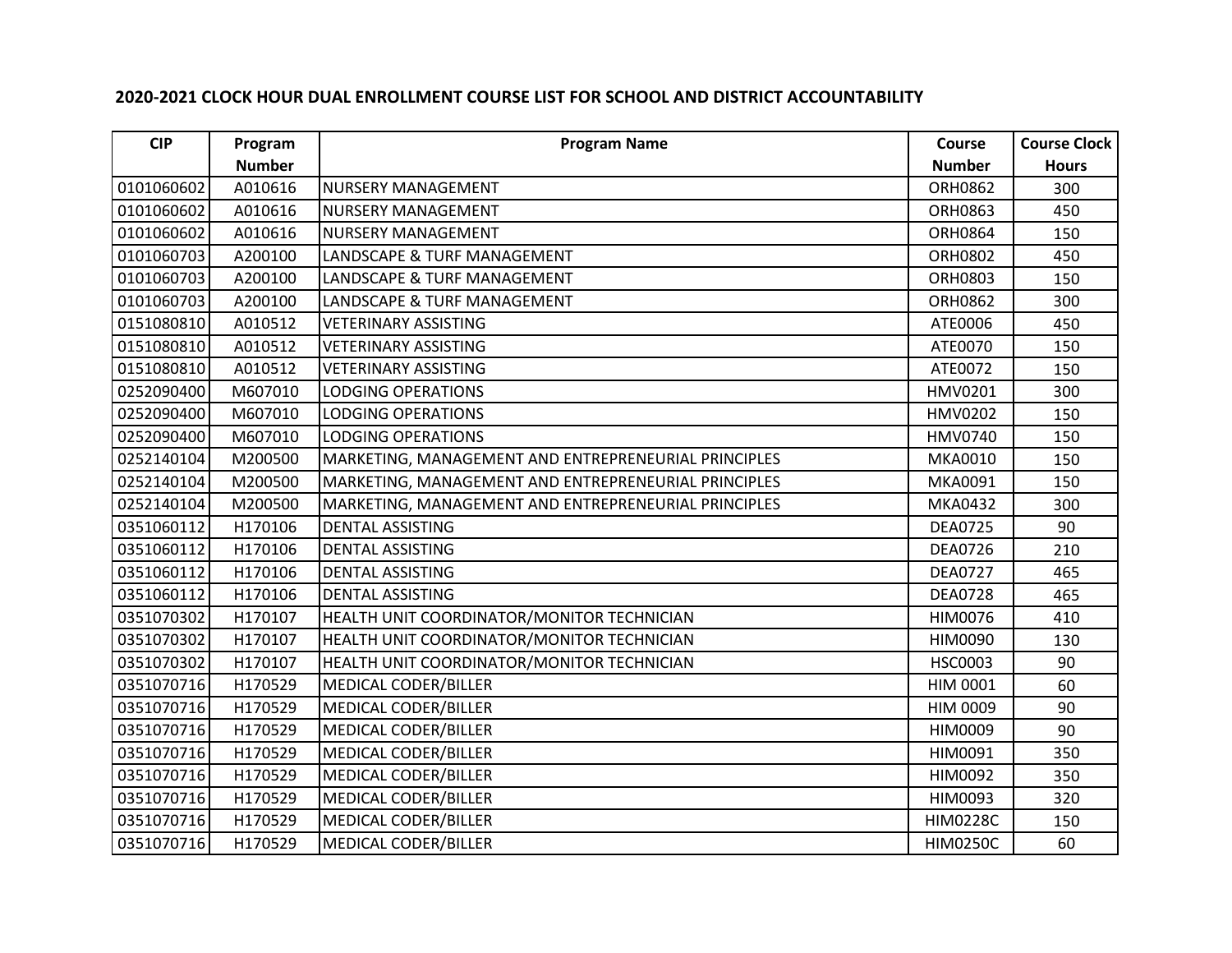| <b>CIP</b> | Program       | <b>Program Name</b>         | Course          | <b>Course Clock</b> |
|------------|---------------|-----------------------------|-----------------|---------------------|
|            | <b>Number</b> |                             | <b>Number</b>   | <b>Hours</b>        |
| 0351070716 | H170529       | <b>MEDICAL CODER/BILLER</b> | <b>HIM0274C</b> | 120                 |
| 0351070716 | H170529       | MEDICAL CODER/BILLER        | <b>HIM0280C</b> | 60                  |
| 0351070716 | H170529       | MEDICAL CODER/BILLER        | <b>HIM0290C</b> | 90                  |
| 0351070716 | H170529       | <b>MEDICAL CODER/BILLER</b> | HIM0434         | 60                  |
| 0351070716 | H170529       | MEDICAL CODER/BILLER        | <b>HIM0450</b>  | 60                  |
| 0351070716 | H170529       | MEDICAL CODER/BILLER        | HIM0473         | 75                  |
| 0351070716 | H170529       | <b>MEDICAL CODER/BILLER</b> | <b>HIM0650</b>  | 60                  |
| 0351070716 | H170529       | MEDICAL CODER/BILLER        | HIM0817         | 120                 |
| 0351080102 | H170515       | <b>MEDICAL ASSISTING</b>    | <b>HCP0720C</b> | 75                  |
| 0351080102 | H170515       | <b>MEDICAL ASSISTING</b>    | <b>HCP0750C</b> | 75                  |
| 0351080102 | H170515       | <b>MEDICAL ASSISTING</b>    | <b>HSC0003</b>  | 90                  |
| 0351080102 | H170515       | <b>MEDICAL ASSISTING</b>    | <b>MEA0002</b>  | 250                 |
| 0351080102 | H170515       | <b>MEDICAL ASSISTING</b>    | <b>MEA0200C</b> | 155                 |
| 0351080102 | H170515       | <b>MEDICAL ASSISTING</b>    | <b>MEA0201C</b> | 150                 |
| 0351080102 | H170515       | <b>MEDICAL ASSISTING</b>    | <b>MEA0204</b>  | 30                  |
| 0351080102 | H170515       | <b>MEDICAL ASSISTING</b>    | <b>MEA0204L</b> | 60                  |
| 0351080102 | H170515       | <b>MEDICAL ASSISTING</b>    | MEA0231         | 69                  |
| 0351080102 | H170515       | <b>MEDICAL ASSISTING</b>    | <b>MEA0234</b>  | 120                 |
| 0351080102 | H170515       | <b>MEDICAL ASSISTING</b>    | <b>MEA0242</b>  | 90                  |
| 0351080102 | H170515       | <b>MEDICAL ASSISTING</b>    | <b>MEA0254</b>  | 60                  |
| 0351080102 | H170515       | <b>MEDICAL ASSISTING</b>    | <b>MEA0254L</b> | 60                  |
| 0351080102 | H170515       | <b>MEDICAL ASSISTING</b>    | <b>MEA0258</b>  | 90                  |
| 0351080102 | H170515       | <b>MEDICAL ASSISTING</b>    | <b>MEA0322</b>  | 90                  |
| 0351080102 | H170515       | <b>MEDICAL ASSISTING</b>    | MEA0334         | 75                  |
| 0351080102 | H170515       | <b>MEDICAL ASSISTING</b>    | <b>MEA0334C</b> | 120                 |
| 0351080102 | H170515       | <b>MEDICAL ASSISTING</b>    | MEA0343         | 90                  |
| 0351080102 | H170515       | <b>MEDICAL ASSISTING</b>    | MEA0501         | 75                  |
| 0351080102 | H170515       | <b>MEDICAL ASSISTING</b>    | <b>MEA0506</b>  | 90                  |
| 0351080102 | H170515       | <b>MEDICAL ASSISTING</b>    | MEA0521         | 75                  |
| 0351080102 | H170515       | <b>MEDICAL ASSISTING</b>    | <b>MEA0530</b>  | 90                  |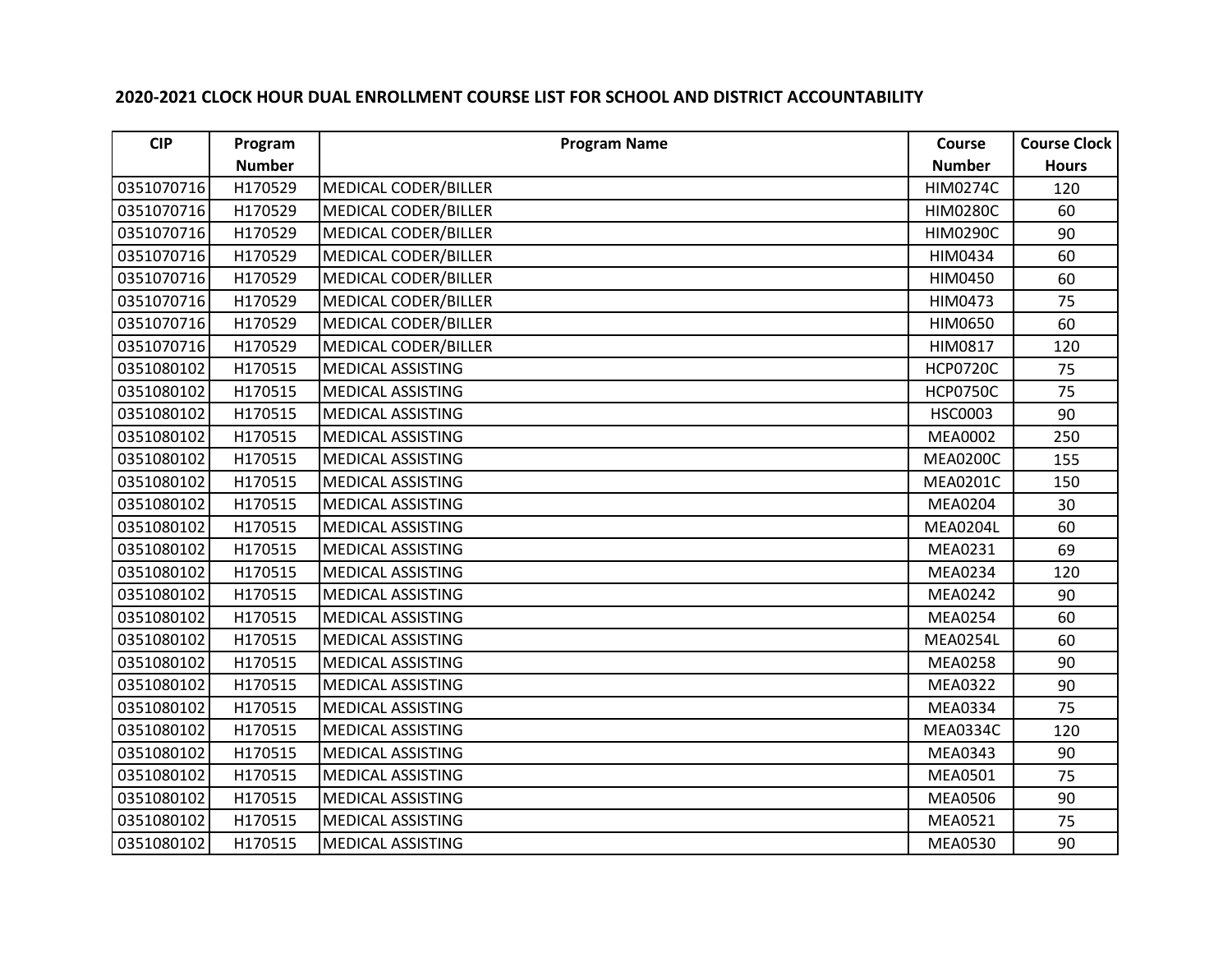| <b>CIP</b> | Program       | <b>Program Name</b>          | Course          | <b>Course Clock</b> |
|------------|---------------|------------------------------|-----------------|---------------------|
|            | <b>Number</b> |                              | <b>Number</b>   | <b>Hours</b>        |
| 0351080102 | H170515       | <b>MEDICAL ASSISTING</b>     | <b>MEA0540</b>  | 60                  |
| 0351080102 | H170515       | <b>MEDICAL ASSISTING</b>     | <b>MEA0543</b>  | 75                  |
| 0351080102 | H170515       | <b>MEDICAL ASSISTING</b>     | <b>MEA0573</b>  | 125                 |
| 0351080102 | H170515       | <b>MEDICAL ASSISTING</b>     | MEA0581         | 230                 |
| 0351080102 | H170515       | <b>MEDICAL ASSISTING</b>     | <b>MEA0800</b>  | 200                 |
| 0351080102 | H170515       | <b>MEDICAL ASSISTING</b>     | <b>MEA0802</b>  | 90                  |
| 0351080102 | H170515       | <b>MEDICAL ASSISTING</b>     | MEA0810         | 90                  |
| 0351080102 | H170515       | <b>MEDICAL ASSISTING</b>     | <b>MEA0832</b>  | 90                  |
| 0351080102 | H170515       | <b>MEDICAL ASSISTING</b>     | <b>MEA0942</b>  | 200                 |
| 0351080102 | H170515       | <b>MEDICAL ASSISTING</b>     | MEA254C         | 75                  |
| 0351080201 | H170306       | MEDICAL LABORATORY ASSISTING | <b>HSC0003</b>  | 90                  |
| 0351080201 | H170306       | MEDICAL LABORATORY ASSISTING | <b>MEA0520</b>  | 75                  |
| 0351080201 | H170306       | MEDICAL LABORATORY ASSISTING | <b>MEA0560</b>  | 300                 |
| 0351080506 | H170500       | PHARMACY TECHNICIAN          | <b>HSC0003</b>  | 90                  |
| 0351080506 | H170500       | PHARMACY TECHNICIAN          | PTN0003         | 90                  |
| 0351080506 | H170500       | PHARMACY TECHNICIAN          | PTN0004         | 90                  |
| 0351080506 | H170500       | PHARMACY TECHNICIAN          | <b>PTN0006</b>  | 90                  |
| 0351080506 | H170500       | PHARMACY TECHNICIAN          | PTN0015         | 75                  |
| 0351080506 | H170500       | PHARMACY TECHNICIAN          | PTN0021         | 90                  |
| 0351080506 | H170500       | PHARMACY TECHNICIAN          | PTN0023         | 90                  |
| 0351080506 | H170500       | PHARMACY TECHNICIAN          | PTN0030         | 210                 |
| 0351080506 | H170500       | PHARMACY TECHNICIAN          | PTN0031         | 210                 |
| 0351080506 | H170500       | PHARMACY TECHNICIAN          | <b>PTN0032L</b> | 80                  |
| 0351080506 | H170500       | PHARMACY TECHNICIAN          | <b>PTN0033L</b> | 80                  |
| 0351080506 | H170500       | PHARMACY TECHNICIAN          | PTN0041         | 300                 |
| 0351080506 | H170500       | PHARMACY TECHNICIAN          | PTN0049         | 300                 |
| 0351080506 | H170500       | PHARMACY TECHNICIAN          | <b>PTN0084</b>  | 360                 |
| 0351080506 | H170500       | PHARMACY TECHNICIAN          | <b>PTN0085</b>  | 300                 |
| 0351080506 | H170500       | PHARMACY TECHNICIAN          | PTN0086         | 300                 |
| 0351080507 | H170700       | PHARMACY TECHNICIAN ATD      | <b>HSC0003</b>  | 90                  |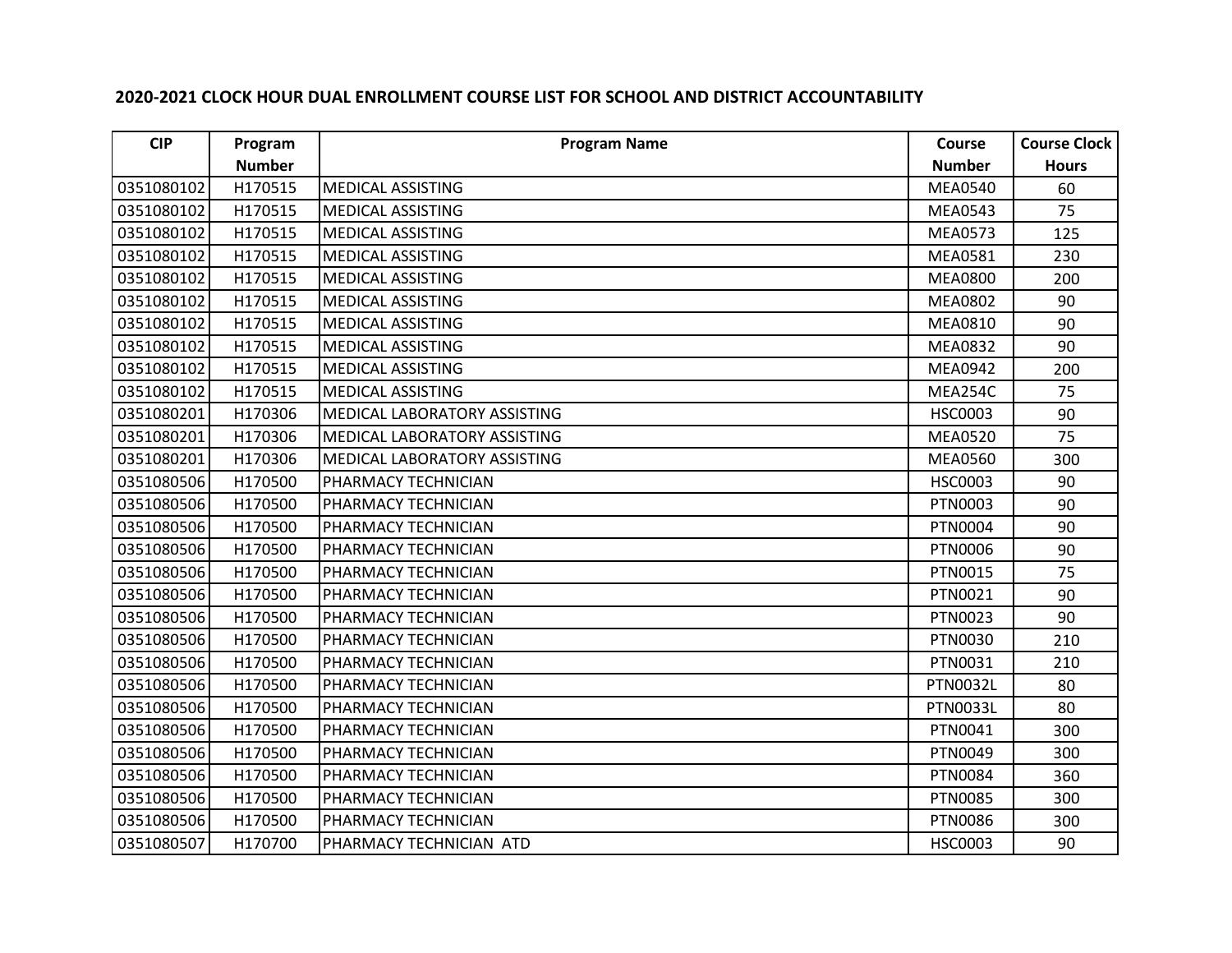| <b>CIP</b> | Program       | <b>Program Name</b>                       | Course          | <b>Course Clock</b> |
|------------|---------------|-------------------------------------------|-----------------|---------------------|
|            | <b>Number</b> |                                           | <b>Number</b>   | <b>Hours</b>        |
| 0351080507 | H170700       | PHARMACY TECHNICIAN ATD                   | PTN0084         | 360                 |
| 0351080507 | H170700       | PHARMACY TECHNICIAN ATD                   | <b>PTN0085</b>  | 300                 |
| 0351080507 | H170700       | PHARMACY TECHNICIAN ATD                   | <b>PTN0086</b>  | 300                 |
| 0351090203 | H170208       | ELECTROCARDIOGRAPH TECHNOLOGY             | <b>HSC0003</b>  | 90                  |
| 0351090203 | H170208       | ELECTROCARDIOGRAPH TECHNOLOGY             | <b>HSC0003C</b> | 90                  |
| 0351090203 | H170208       | ELECTROCARDIOGRAPH TECHNOLOGY             | <b>MEA0540</b>  | 75                  |
| 0351090203 | H170208       | ELECTROCARDIOGRAPH TECHNOLOGY             | <b>MEA0540C</b> | 75                  |
| 0351090203 | H170208       | ELECTROCARDIOGRAPH TECHNOLOGY             | MEA0541         | 300                 |
| 0351090203 | H170208       | ELECTROCARDIOGRAPH TECHNOLOGY             | <b>MEA0541C</b> | 300                 |
| 0351090413 | W170212       | <b>EMERGENCY MEDICAL TECHNICIAN - ATD</b> | EMS0110         | 300                 |
| 0351090414 | W170213       | <b>EMERGENCY MEDICAL TECHNICIAN</b>       | EMS0119L        | 90                  |
| 0351090414 | W170213       | <b>EMERGENCY MEDICAL TECHNICIAN</b>       | EMS1411         | 60                  |
| 0351090414 | W170213       | <b>EMERGENCY MEDICAL TECHNICIAN</b>       | EMS1421         | 30                  |
| 0351090905 | H170211       | <b>SURGICAL TECHNOLOGY</b>                | <b>HSC0003C</b> | 90                  |
| 0351090905 | H170211       | <b>SURGICAL TECHNOLOGY</b>                | STS0003         | 144                 |
| 0351090905 | H170211       | <b>SURGICAL TECHNOLOGY</b>                | STS0008         | 130                 |
| 0351090905 | H170211       | <b>SURGICAL TECHNOLOGY</b>                | STS0010         | 150                 |
| 0351090905 | H170211       | <b>SURGICAL TECHNOLOGY</b>                | STS0011C        | 450                 |
| 0351090905 | H170211       | <b>SURGICAL TECHNOLOGY</b>                | STS0012L        | 435                 |
| 0351090905 | H170211       | <b>SURGICAL TECHNOLOGY</b>                | STS0015C        | 210                 |
| 0351090905 | H170211       | <b>SURGICAL TECHNOLOGY</b>                | STS0040         | 94                  |
| 0351090905 | H170211       | <b>SURGICAL TECHNOLOGY</b>                | STS0120         | 204                 |
| 0351090905 | H170211       | <b>SURGICAL TECHNOLOGY</b>                | STS0121         | 114                 |
| 0351090905 | H170211       | <b>SURGICAL TECHNOLOGY</b>                | STS0155C        | 144                 |
| 0351090905 | H170211       | <b>SURGICAL TECHNOLOGY</b>                | STS0255L        | 256                 |
| 0351090905 | H170211       | <b>SURGICAL TECHNOLOGY</b>                | STS0256L        | 192                 |
| 0351101100 | H170207       | <b>HEMODIALYSIS TECHNICIAN</b>            | <b>HSC0003</b>  | 90                  |
| 0351101100 | H170207       | <b>HEMODIALYSIS TECHNICIAN</b>            | MLT0368         | 255                 |
| 0351101100 | H170207       | <b>HEMODIALYSIS TECHNICIAN</b>            | MLT0369         | 255                 |
| 0351150204 | H180100       | <b>MENTAL HEALTH TECHNICIAN</b>           | HCP0121         | 75                  |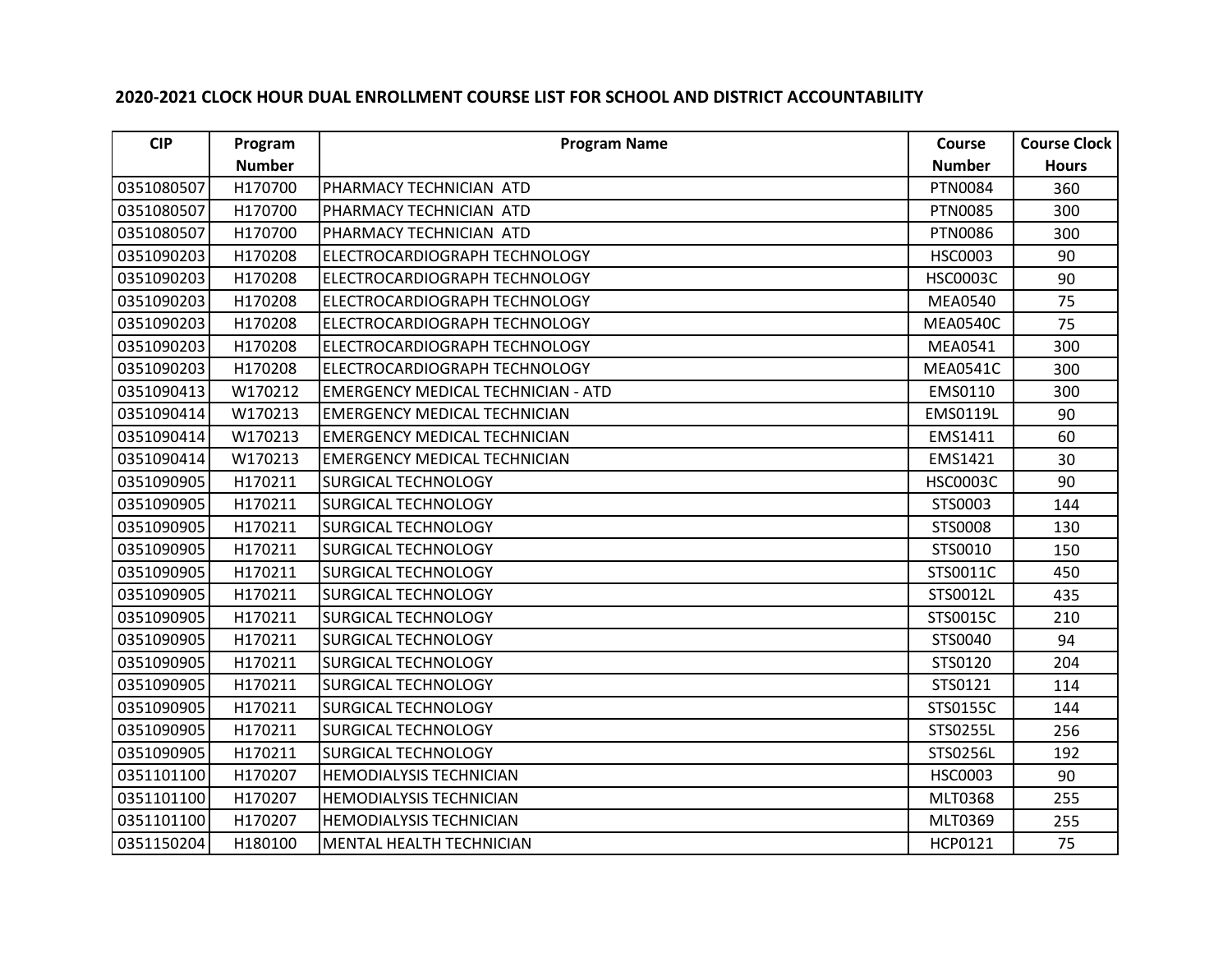| <b>CIP</b> | Program       | <b>Program Name</b>             | Course          | <b>Course Clock</b> |
|------------|---------------|---------------------------------|-----------------|---------------------|
|            | <b>Number</b> |                                 | <b>Number</b>   | <b>Hours</b>        |
| 0351150204 | H180100       | <b>MENTAL HEALTH TECHNICIAN</b> | <b>HCP0810</b>  | 315                 |
| 0351150204 | H180100       | <b>MENTAL HEALTH TECHNICIAN</b> | <b>HSC0003</b>  | 90                  |
| 0351350102 | H120406       | <b>MASSAGE THERAPY</b>          | MSS0204         | 375                 |
| 0351350102 | H120406       | <b>MASSAGE THERAPY</b>          | MSS0205C        | 375                 |
| 0351350102 | H120406       | <b>MASSAGE THERAPY</b>          | MSS0206C        | 375                 |
| 0351350102 | H120406       | <b>MASSAGE THERAPY</b>          | MSS0209         | 375                 |
| 0351390101 | H170607       | PRACTICAL NURSING               | <b>PRN0001C</b> | 497                 |
| 0351390101 | H170607       | <b>PRACTICAL NURSING</b>        | <b>PRN0004C</b> | 500                 |
| 0351390101 | H170607       | <b>PRACTICAL NURSING</b>        | <b>PRN0011C</b> | 65                  |
| 0351390101 | H170607       | <b>PRACTICAL NURSING</b>        | <b>PRN0020</b>  | 20                  |
| 0351390101 | H170607       | <b>PRACTICAL NURSING</b>        | <b>PRN0070</b>  | 23                  |
| 0351390101 | H170607       | <b>PRACTICAL NURSING</b>        | <b>PRN0080</b>  | 60                  |
| 0351390101 | H170607       | PRACTICAL NURSING               | <b>PRN0098</b>  | 300                 |
| 0351390101 | H170607       | <b>PRACTICAL NURSING</b>        | <b>PRN0098C</b> | 300                 |
| 0351390101 | H170607       | <b>PRACTICAL NURSING</b>        | PRN0099         | 300                 |
| 0351390101 | H170607       | PRACTICAL NURSING               | <b>PRN0099C</b> | 300                 |
| 0351390101 | H170607       | <b>PRACTICAL NURSING</b>        | <b>PRN0100C</b> | 85                  |
| 0351390101 | H170607       | <b>PRACTICAL NURSING</b>        | PRN0290         | 300                 |
| 0351390101 | H170607       | PRACTICAL NURSING               | <b>PRN0290C</b> | 300                 |
| 0351390101 | H170607       | <b>PRACTICAL NURSING</b>        | PRN0291         | 300                 |
| 0351390101 | H170607       | <b>PRACTICAL NURSING</b>        | <b>PRN0291C</b> | 300                 |
| 0351390101 | H170607       | PRACTICAL NURSING               | <b>PRN0373C</b> | 350                 |
| 0351390101 | H170607       | <b>PRACTICAL NURSING</b>        | <b>PRN0374C</b> | 350                 |
| 0351390101 | H170607       | <b>PRACTICAL NURSING</b>        | <b>PRN0381C</b> | 300                 |
| 0351390101 | H170607       | PRACTICAL NURSING               | <b>PRN0382C</b> | 300                 |
| 0351390101 | H170607       | PRACTICAL NURSING               | PRN0690         | 150                 |
| 0351390101 | H170607       | <b>PRACTICAL NURSING</b>        | <b>PRN0690C</b> | 150                 |
| 0351390101 | H170607       | <b>PRACTICAL NURSING</b>        | <b>PRN0933C</b> | 150                 |
| 0351390202 | H170692       | PATIENT CARE ASSISTANT          | <b>HCP0020</b>  | 75                  |
| 0351390202 | H170692       | PATIENT CARE ASSISTANT          | <b>HCP0332</b>  | 50                  |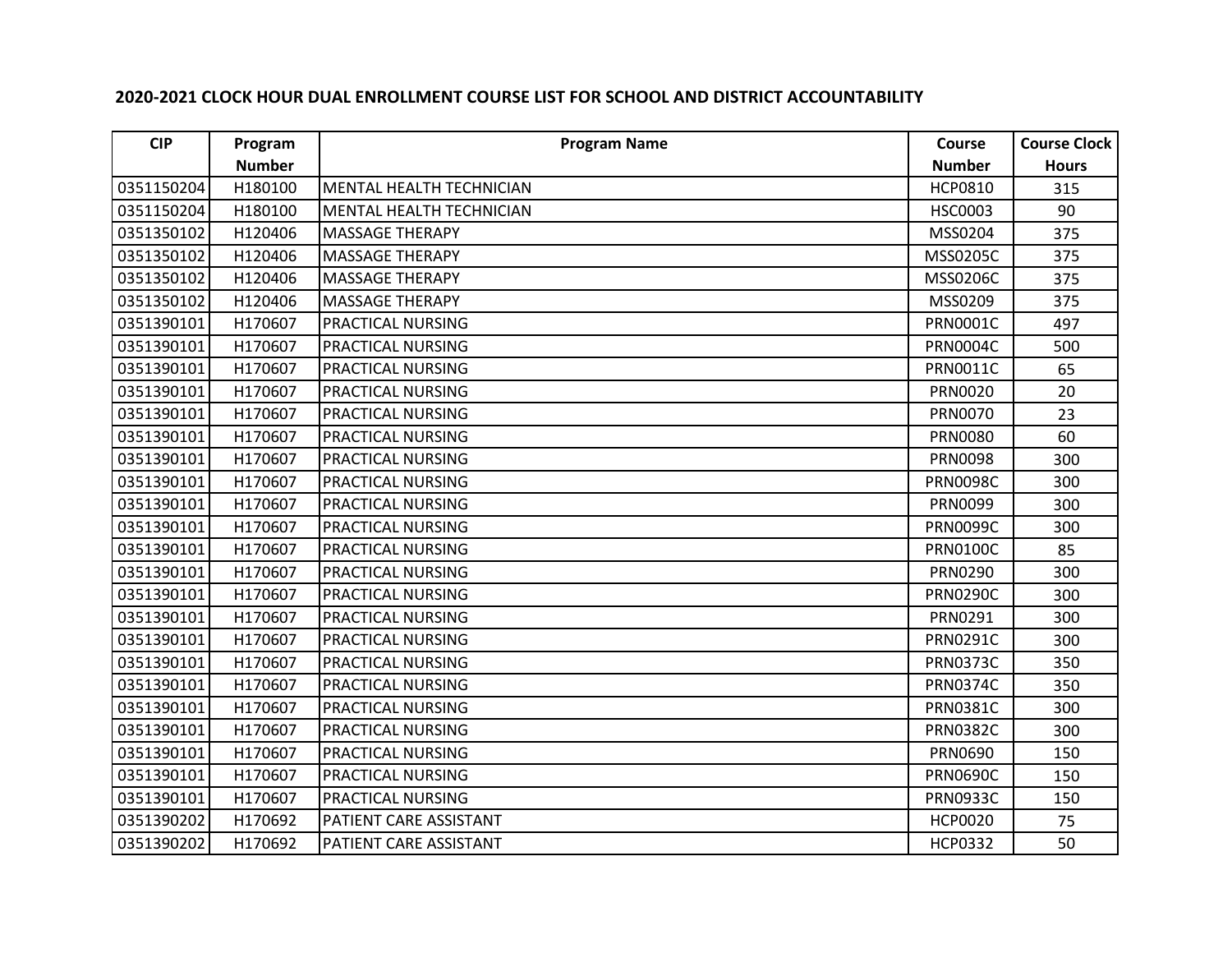| <b>CIP</b> | Program       | <b>Program Name</b>                                 | Course         | <b>Course Clock</b> |
|------------|---------------|-----------------------------------------------------|----------------|---------------------|
|            | <b>Number</b> |                                                     | <b>Number</b>  | <b>Hours</b>        |
| 0351390202 | H170692       | PATIENT CARE ASSISTANT                              | <b>HCP0621</b> | 75                  |
| 0351390202 | H170692       | PATIENT CARE ASSISTANT                              | <b>HSC0003</b> | 90                  |
| 0351390205 | H170694       | PATIENT CARE TECHNICIAN                             | <b>HCP0020</b> | 75                  |
| 0351390205 | H170694       | PATIENT CARE TECHNICIAN                             | HCP0121        | 75                  |
| 0351390205 | H170694       | PATIENT CARE TECHNICIAN                             | <b>HCP0332</b> | 50                  |
| 0351390205 | H170694       | PATIENT CARE TECHNICIAN                             | <b>HSC0003</b> | 90                  |
| 0351390205 | H170694       | PATIENT CARE TECHNICIAN                             | <b>HSC0016</b> | 150                 |
| 0351390205 | H170694       | PATIENT CARE TECHNICIAN                             | <b>MEA0580</b> | 100                 |
| 0351390205 | H170694       | PATIENT CARE TECHNICIAN                             | PRN0094        | 60                  |
| 0412050312 | N100500       | <b>PROFESSIONAL CULINARY ARTS &amp; HOSPITALITY</b> | HMV0100        | 300                 |
| 0412050312 | N100500       | PROFESSIONAL CULINARY ARTS & HOSPITALITY            | <b>HMV0126</b> | 300                 |
| 0412050312 | N100500       | PROFESSIONAL CULINARY ARTS & HOSPITALITY            | HMV0170        | 300                 |
| 0412050312 | N100500       | <b>PROFESSIONAL CULINARY ARTS &amp; HOSPITALITY</b> | HMV0171        | 300                 |
| 0419070913 | E300100       | <b>EARLY CHILDHOOD EDUCATION</b>                    | <b>HEV0870</b> | 150                 |
| 0419070913 | E300100       | <b>EARLY CHILDHOOD EDUCATION</b>                    | <b>HEV0871</b> | 150                 |
| 0419070913 | E300100       | <b>EARLY CHILDHOOD EDUCATION</b>                    | <b>HEV0872</b> | 150                 |
| 0419070913 | E300100       | <b>EARLY CHILDHOOD EDUCATION</b>                    | <b>HEV0873</b> | 150                 |
| 0450040804 | V200600       | <b>INTERIOR DECORATING SERVICES</b>                 | <b>HEV0412</b> | 200                 |
| 0450040804 | V200600       | INTERIOR DECORATING SERVICES                        | <b>HEV0413</b> | 200                 |
| 0450040804 | V200600       | INTERIOR DECORATING SERVICES                        | <b>HEV0452</b> | 350                 |
| 0450040804 | V200600       | <b>INTERIOR DECORATING SERVICES</b>                 | <b>HEV0453</b> | 300                 |
| 0510030306 | B070600       | <b>DIGITAL DESIGN</b>                               | GRA0024        | 150                 |
| 0510030306 | B070600       | <b>DIGITAL DESIGN</b>                               | GRA0025        | 300                 |
| 0510030306 | B070600       | <b>DIGITAL DESIGN</b>                               | GRA0026        | 300                 |
| 0510030306 | B070600       | <b>DIGITAL DESIGN</b>                               | GRA0027        | 300                 |
| 0510030306 | B070600       | <b>DIGITAL DESIGN</b>                               | OTA0040        | 150                 |
| 0510030307 | K700100       | <b>DIGITAL DESIGN 1</b>                             | GRA0024        | 150                 |
| 0510030307 | K700100       | <b>DIGITAL DESIGN 1</b>                             | GRA0025        | 300                 |
| 0510030307 | K700100       | <b>DIGITAL DESIGN 1</b>                             | OTA0040        | 150                 |
| 0511010302 | Y300400       | <b>APPLIED INFORMATION TECHNOLOGY</b>               | CTS0025        | 150                 |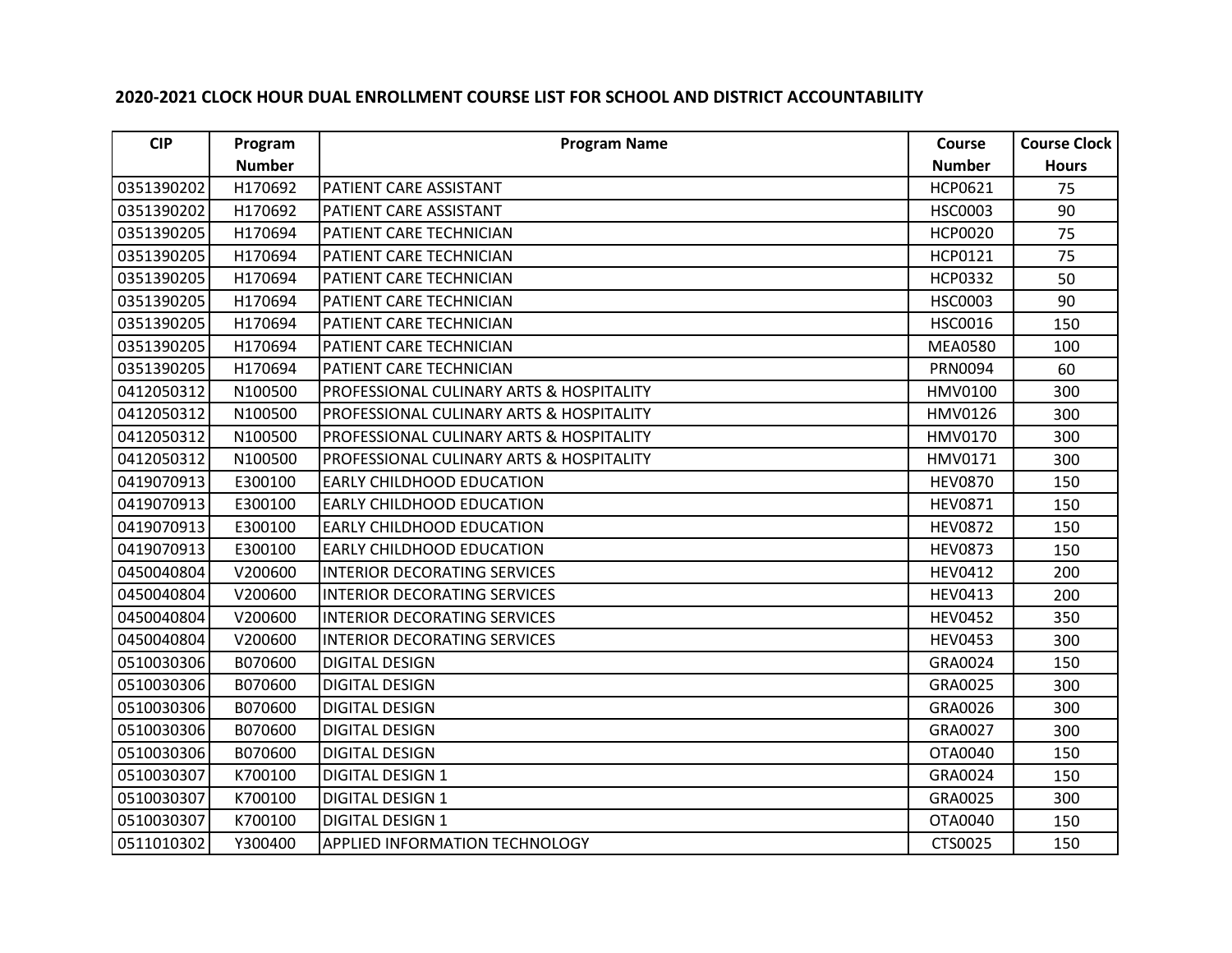| <b>CIP</b> | Program       | <b>Program Name</b>                            | Course        | <b>Course Clock</b> |
|------------|---------------|------------------------------------------------|---------------|---------------------|
|            | <b>Number</b> |                                                | <b>Number</b> | <b>Hours</b>        |
| 0511010302 | Y300400       | <b>APPLIED INFORMATION TECHNOLOGY</b>          | CTS0072       | 300                 |
| 0511010302 | Y300400       | <b>APPLIED INFORMATION TECHNOLOGY</b>          | OTA0040       | 150                 |
| 0511020202 | B070320       | <b>BUSINESS COMPUTER PROGRAMMING</b>           | ACO0101       | 75                  |
| 0511020202 | B070320       | <b>BUSINESS COMPUTER PROGRAMMING</b>           | CGS0566       | 75                  |
| 0511020202 | B070320       | <b>BUSINESS COMPUTER PROGRAMMING</b>           | CTS0035       | 75                  |
| 0511020202 | B070320       | IBUSINESS COMPUTER PROGRAMMING                 | CTS0036       | 75                  |
| 0511020202 | B070320       | <b>BUSINESS COMPUTER PROGRAMMING</b>           | CTS0050       | 75                  |
| 0511020202 | B070320       | <b>BUSINESS COMPUTER PROGRAMMING</b>           | CTS0053       | 45                  |
| 0511020202 | B070320       | <b>IBUSINESS COMPUTER PROGRAMMING</b>          | CTS0065       | 75                  |
| 0511020202 | B070320       | <b>BUSINESS COMPUTER PROGRAMMING</b>           | CTS0080       | 75                  |
| 0511020202 | B070320       | <b>BUSINESS COMPUTER PROGRAMMING</b>           | CTS0081       | 75                  |
| 0511020202 | B070320       | <b>BUSINESS COMPUTER PROGRAMMING</b>           | MTB0102       | 75                  |
| 0511020313 | Y700200       | JAVA DEVELOPMENT & PROGRAMMING                 | CTS0031       | 600                 |
| 0511020313 | Y700200       | JAVA DEVELOPMENT & PROGRAMMING                 | CTS0041       | 300                 |
| 0511020313 | Y700200       | JAVA DEVELOPMENT & PROGRAMMING                 | CTS0044       | 150                 |
| 0511020313 | Y700200       | JAVA DEVELOPMENT & PROGRAMMING                 | OTA0040       | 150                 |
| 0511020314 | Y700400       | NET APPLICATION DEVELOPMENT AND PROGRAMMING    | CTS0032       | 450                 |
| 0511020314 | Y700400       | .NET APPLICATION DEVELOPMENT AND PROGRAMMING   | CTS0041       | 300                 |
| 0511020314 | Y700400       | NET APPLICATION DEVELOPMENT AND PROGRAMMING    | CTS0044       | 150                 |
| 0511020314 | Y700400       | .NET APPLICATION DEVELOPMENT AND PROGRAMMING   | OTA0040       | 150                 |
| 0511020315 | Y700300       | DATABASE APPLICATION DEVELOPMENT & PROGRAMMING | CTS0041       | 300                 |
| 0511020315 | Y700300       | DATABASE APPLICATION DEVELOPMENT & PROGRAMMING | CTS0044       | 150                 |
| 0511020315 | Y700300       | DATABASE APPLICATION DEVELOPMENT & PROGRAMMING | CTS0062       | 600                 |
| 0511020315 | Y700300       | DATABASE APPLICATION DEVELOPMENT & PROGRAMMING | OTA0040       | 150                 |
| 0511080100 | Y700100       | <b>WEB DEVELOPMENT</b>                         | CTS0015       | 150                 |
| 0511080100 | Y700100       | <b>WEB DEVELOPMENT</b>                         | CTS0016       | 150                 |
| 0511080100 | Y700100       | <b>WEB DEVELOPMENT</b>                         | CTS0017       | 150                 |
| 0511080100 | Y700100       | <b>WEB DEVELOPMENT</b>                         | CTS0049       | 150                 |
| 0511080100 | Y700100       | <b>WEB DEVELOPMENT</b>                         | CTS0070       | 150                 |
| 0511080100 | Y700100       | <b>WEB DEVELOPMENT</b>                         | CTS0071       | 150                 |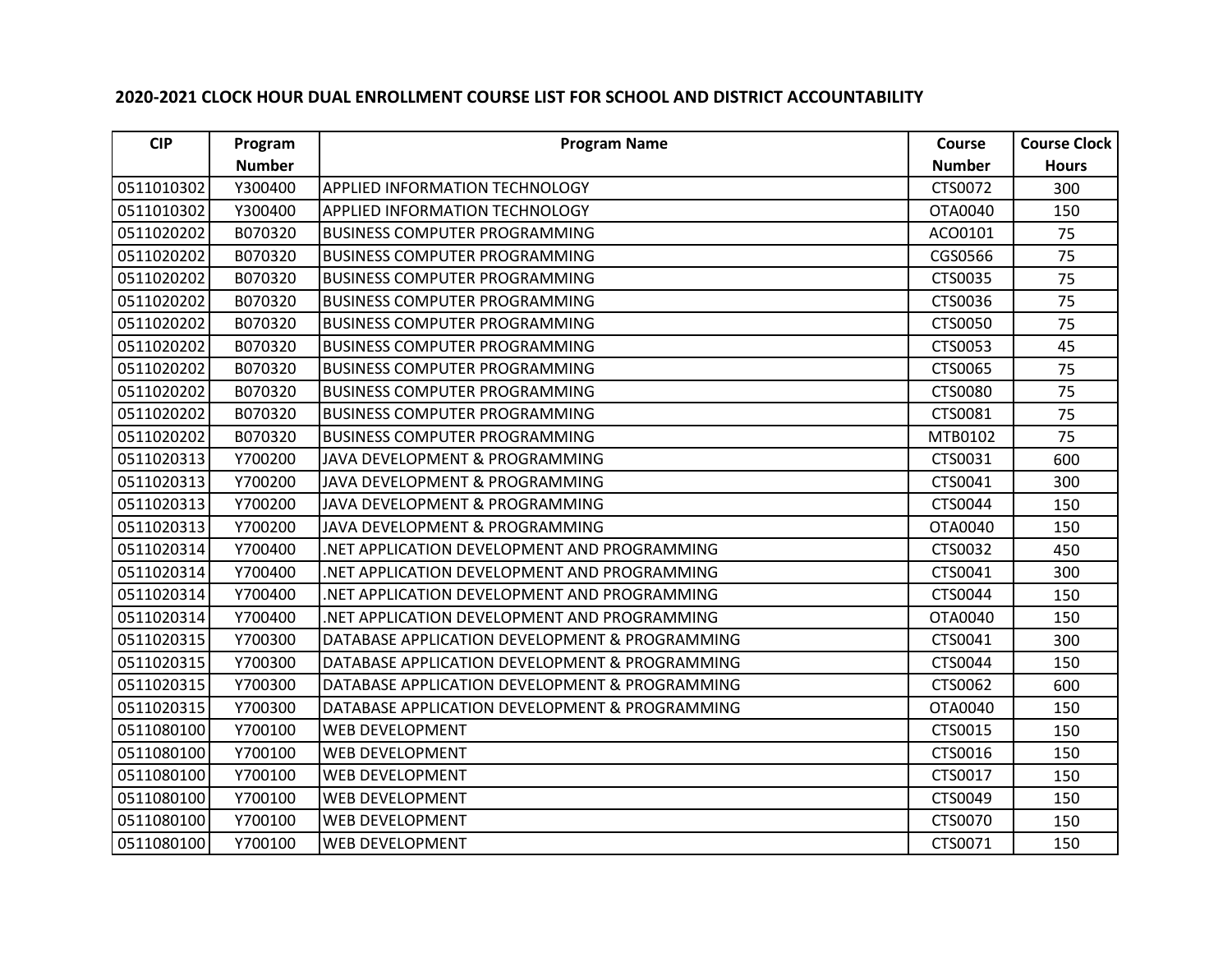| <b>CIP</b> | Program       | <b>Program Name</b>                                     | Course         | <b>Course Clock</b> |
|------------|---------------|---------------------------------------------------------|----------------|---------------------|
|            | <b>Number</b> |                                                         | <b>Number</b>  | <b>Hours</b>        |
| 0511080100 | Y700100       | <b>WEB DEVELOPMENT</b>                                  | OTA0040        | 150                 |
| 0511080402 | Y500200       | MODELING SIMULATION PRODUCTION                          | CTS0770        | 150                 |
| 0511080402 | Y500200       | MODELING SIMULATION PRODUCTION                          | CTS0776        | 300                 |
| 0511080402 | Y500200       | <b>MODELING SIMULATION PRODUCTION</b>                   | CTS0777        | 300                 |
| 0511080403 | Y500300       | <b>MODELING SIMULATION DESIGN</b>                       | CTS0770        | 150                 |
| 0511080403 | Y500300       | MODELING SIMULATION DESIGN                              | CTS0771        | 300                 |
| 0511080403 | Y500300       | <b>MODELING SIMULATION DESIGN</b>                       | CTS0772        | 300                 |
| 0511090102 | B078000       | <b>NETWORK SUPPORT SERVICES</b>                         | CTS0022        | 150                 |
| 0511090102 | B078000       | NETWORK SUPPORT SERVICES                                | CTS0023        | 150                 |
| 0511090102 | B078000       | <b>NETWORK SUPPORT SERVICES</b>                         | CTS0024        | 150                 |
| 0511090102 | B078000       | <b>NETWORK SUPPORT SERVICES</b>                         | CTS0029        | 150                 |
| 0511090102 | B078000       | <b>NETWORK SUPPORT SERVICES</b>                         | EEV0317        | 150                 |
| 0511090102 | B078000       | <b>NETWORK SUPPORT SERVICES</b>                         | <b>EEV0504</b> | 150                 |
| 0511090102 | B078000       | <b>NETWORK SUPPORT SERVICES</b>                         | OTA0040        | 150                 |
| 0511090105 | B079300       | NETWORK SYSTEMS ADMINISTRATION                          | CTS0026        | 150                 |
| 0511090105 | B079300       | NETWORK SYSTEMS ADMINISTRATION                          | CTS0027        | 150                 |
| 0511090105 | B079300       | NETWORK SYSTEMS ADMINISTRATION                          | CTS0028        | 150                 |
| 0511090105 | B079300       | NETWORK SYSTEMS ADMINISTRATION                          | CTS0029        | 150                 |
| 0511090105 | B079300       | NETWORK SYSTEMS ADMINISTRATION                          | EEV0317        | 150                 |
| 0511090105 | B079300       | NETWORK SYSTEMS ADMINISTRATION                          | <b>EEV0504</b> | 150                 |
| 0511090105 | B079300       | NETWORK SYSTEMS ADMINISTRATION                          | OTA0040        | 150                 |
| 0511090107 | Y100200       | COMPUTER SYSTEMS & INFORMATION TECHNOLOGY (CSIT)        | CTS0069        | 300                 |
| 0511090107 | Y100200       | COMPUTER SYSTEMS & INFORMATION TECHNOLOGY (CSIT)        | CTS0082        | 300                 |
| 0511090107 | Y100200       | COMPUTER SYSTEMS & INFORMATION TECHNOLOGY (CSIT)        | CTS0083        | 150                 |
| 0511090107 | Y100200       | COMPUTER SYSTEMS & INFORMATION TECHNOLOGY (CSIT)        | CTS0084        | 150                 |
| 0511100124 | Y300600       | ENTERPRISE DESKTOP AND MOBILE SUPPORT TECHNOLOGY        | <b>CTS0000</b> | 150                 |
| 0511100124 | Y300600       | <b>ENTERPRISE DESKTOP AND MOBILE SUPPORT TECHNOLOGY</b> | CTS0001        | 150                 |
| 0511100124 | Y300600       | ENTERPRISE DESKTOP AND MOBILE SUPPORT TECHNOLOGY        | CTS0002        | 150                 |
| 0511100124 | Y300600       | ENTERPRISE DESKTOP AND MOBILE SUPPORT TECHNOLOGY        | CTS0003        | 150                 |
| 0511100124 | Y300600       | ENTERPRISE DESKTOP AND MOBILE SUPPORT TECHNOLOGY        | <b>CTS0005</b> | 150                 |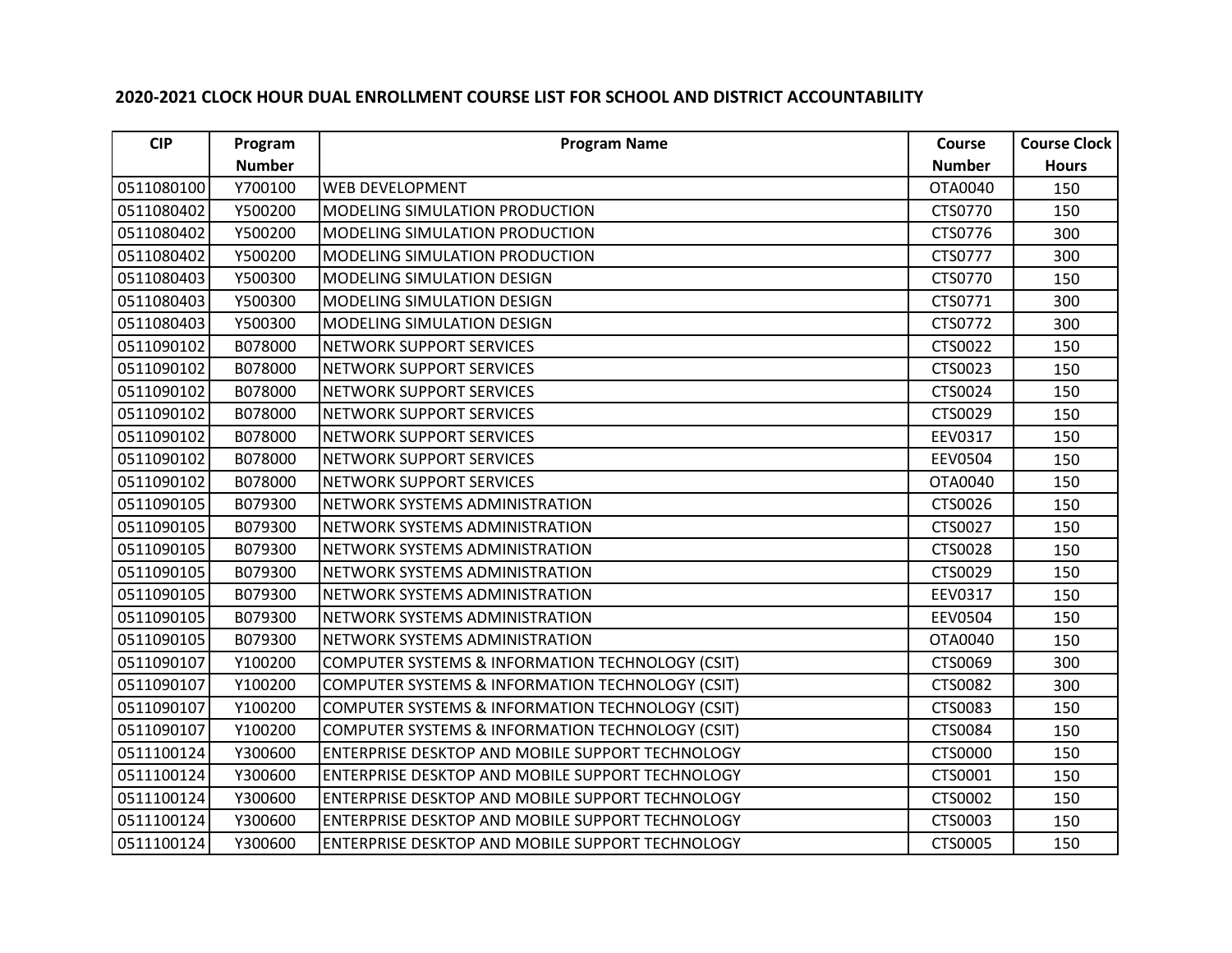| <b>CIP</b> | Program       | <b>Program Name</b>                                     | Course         | <b>Course Clock</b> |
|------------|---------------|---------------------------------------------------------|----------------|---------------------|
|            | <b>Number</b> |                                                         | <b>Number</b>  | <b>Hours</b>        |
| 0511100124 | Y300600       | <b>ENTERPRISE DESKTOP AND MOBILE SUPPORT TECHNOLOGY</b> | CTS0020        | 150                 |
| 0511100124 | Y300600       | ENTERPRISE DESKTOP AND MOBILE SUPPORT TECHNOLOGY        | CTS0033        | 150                 |
| 0511100302 | Y100300       | <b>APPLIED CYBERSECURITY</b>                            | CTS0018        | 600                 |
| 0511100302 | Y100300       | <b>APPLIED CYBERSECURITY</b>                            | CTS0019        | 150                 |
| 0511100302 | Y100300       | <b>APPLIED CYBERSECURITY</b>                            | CTS0021        | 150                 |
| 0511100302 | Y100300       | <b>APPLIED CYBERSECURITY</b>                            | CTS0060        | 150                 |
| 0511100302 | Y100300       | <b>APPLIED CYBERSECURITY</b>                            | CTS0085        | 150                 |
| 0511100302 | Y100300       | <b>APPLIED CYBERSECURITY</b>                            | CTS0089        | 150                 |
| 0515120200 | Y100100       | <b>TECHNOLOGY SUPPORT SERVICES</b>                      | CGS0566        | 75                  |
| 0515120200 | Y100100       | <b>TECHNOLOGY SUPPORT SERVICES</b>                      | CTS0050        | 75                  |
| 0515120200 | Y100100       | <b>TECHNOLOGY SUPPORT SERVICES</b>                      | CTS0053        | 45                  |
| 0515120200 | Y100100       | <b>TECHNOLOGY SUPPORT SERVICES</b>                      | CTS0059        | 600                 |
| 0515120200 | Y100100       | <b>TECHNOLOGY SUPPORT SERVICES</b>                      | <b>CTS0080</b> | 75                  |
| 0515120200 | Y100100       | <b>TECHNOLOGY SUPPORT SERVICES</b>                      | CTS0081        | 75                  |
| 0515120200 | Y100100       | <b>TECHNOLOGY SUPPORT SERVICES</b>                      | CTS0091        | 75                  |
| 0515120200 | Y100100       | <b>TECHNOLOGY SUPPORT SERVICES</b>                      | CTS0093        | 75                  |
| 0515120200 | Y100100       | <b>TECHNOLOGY SUPPORT SERVICES</b>                      | <b>EEV0554</b> | 75                  |
| 0515120200 | Y100100       | <b>TECHNOLOGY SUPPORT SERVICES</b>                      | EEV0561        | 75                  |
| 0515120200 | Y100100       | <b>TECHNOLOGY SUPPORT SERVICES</b>                      | <b>EEV0562</b> | 75                  |
| 0515120200 | Y100100       | <b>TECHNOLOGY SUPPORT SERVICES</b>                      | MTB0102        | 75                  |
| 0522030103 | B072000       | LEGAL ADMINISTRATIVE SPECIALIST                         | OTA0040        | 150                 |
| 0522030103 | B072000       | LEGAL ADMINISTRATIVE SPECIALIST                         | OTA0041        | 300                 |
| 0522030103 | B072000       | LEGAL ADMINISTRATIVE SPECIALIST                         | OTA0042        | 150                 |
| 0522030103 | B072000       | LEGAL ADMINISTRATIVE SPECIALIST                         | OTA0050        | 450                 |
| 0550041114 | B082100       | GAME/SIMULATION/ANIMATION VISUAL DESIGN                 | <b>DIG0070</b> | 300                 |
| 0550041114 | B082100       | GAME/SIMULATION/ANIMATION VISUAL DESIGN                 | DIG0071        | 150                 |
| 0550041114 | B082100       | GAME/SIMULATION/ANIMATION VISUAL DESIGN                 | DIG0072        | 150                 |
| 0550041116 | B082300       | GAME/SIMULATION/ANIMATION PROGRAMMING                   | <b>DIG0070</b> | 300                 |
| 0550041116 | B082300       | GAME/SIMULATION/ANIMATION PROGRAMMING                   | <b>DIG0075</b> | 150                 |
| 0550041116 | B082300       | GAME/SIMULATION/ANIMATION PROGRAMMING                   | <b>DIG0076</b> | 150                 |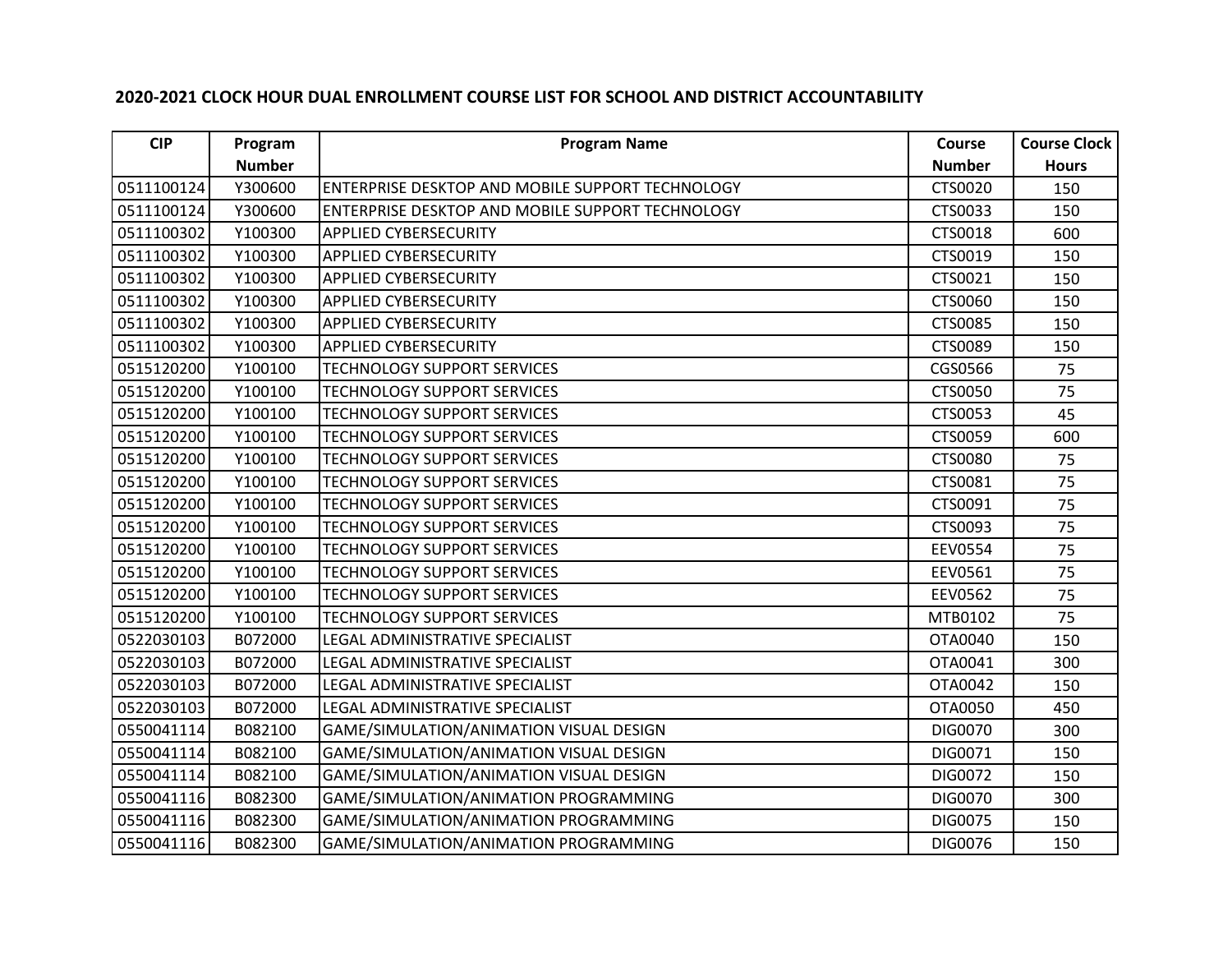| <b>CIP</b> | Program       | <b>Program Name</b>                     | Course         | <b>Course Clock</b> |
|------------|---------------|-----------------------------------------|----------------|---------------------|
|            | <b>Number</b> |                                         | <b>Number</b>  | <b>Hours</b>        |
| 0551071603 | B070300       | MEDICAL ADMINISTRATIVE SPECIALIST       | OTA0040        | 150                 |
| 0551071603 | B070300       | MEDICAL ADMINISTRATIVE SPECIALIST       | OTA0041        | 300                 |
| 0551071603 | B070300       | MEDICAL ADMINISTRATIVE SPECIALIST       | OTA0631        | 300                 |
| 0551071603 | B070300       | MEDICAL ADMINISTRATIVE SPECIALIST       | OTA0651        | 300                 |
| 0552020101 | B060200       | <b>BUSINESS MANAGEMENT AND ANALYSIS</b> | <b>MNA0080</b> | 300                 |
| 0552020101 | B060200       | <b>BUSINESS MANAGEMENT AND ANALYSIS</b> | <b>MNA0082</b> | 450                 |
| 0552020101 | B060200       | <b>BUSINESS MANAGEMENT AND ANALYSIS</b> | OTA0040        | 150                 |
| 0552030202 | B070110       | <b>ACCOUNTING OPERATIONS</b>            | ACO0040        | 300                 |
| 0552030202 | B070110       | <b>ACCOUNTING OPERATIONS</b>            | ACO0041        | 300                 |
| 0552030202 | B070110       | <b>ACCOUNTING OPERATIONS</b>            | ACO0042        | 150                 |
| 0552040103 | B070330       | <b>ADMINISTRATIVE OFFICE SPECIALIST</b> | OTA0030        | 150                 |
| 0552040103 | B070330       | <b>ADMINISTRATIVE OFFICE SPECIALIST</b> | OTA0040        | 150                 |
| 0552040103 | B070330       | <b>ADMINISTRATIVE OFFICE SPECIALIST</b> | OTA0041        | 300                 |
| 0552040103 | B070330       | <b>ADMINISTRATIVE OFFICE SPECIALIST</b> | OTA0043        | 450                 |
| 0609070208 | K100200       | DIGITAL MEDIA/MULTIMEDIA DESIGN         | DIG0081        | 150                 |
| 0609070208 | K100200       | DIGITAL MEDIA/MULTIMEDIA DESIGN         | DIG0082        | 300                 |
| 0609070208 | K100200       | DIGITAL MEDIA/MULTIMEDIA DESIGN         | DIG0083        | 300                 |
| 0609070208 | K100200       | DIGITAL MEDIA/MULTIMEDIA DESIGN         | DIG0084        | 300                 |
| 0610010524 | K100400       | DIGITAL VIDEO TECHNOLOGY                | RTV0015        | 450                 |
| 0610010524 | K100400       | DIGITAL VIDEO TECHNOLOGY                | RTV0016        | 300                 |
| 0610010524 | K100400       | <b>DIGITAL VIDEO TECHNOLOGY</b>         | RTV0017        | 150                 |
| 0610020218 | K300300       | TELEVISION PRODUCTION TECHNOLOGY        | RTT0109        | 300                 |
| 0610020218 | K300300       | TELEVISION PRODUCTION TECHNOLOGY        | RTT0514        | 450                 |
| 0610020218 | K300300       | <b>TELEVISION PRODUCTION TECHNOLOGY</b> | RTT0516        | 450                 |
| 0610030400 | 1480200       | 3 D ANIMATION TECHNOLOGY                | DIG0060        | 150                 |
| 0610030400 | 1480200       | 3 D ANIMATION TECHNOLOGY                | DIG0061        | 300                 |
| 0610030400 | 1480200       | 3 D ANIMATION TECHNOLOGY                | DIG0062        | 300                 |
| 0610030400 | 1480200       | 3 D ANIMATION TECHNOLOGY                | DIG0063        | 300                 |
| 0610030501 | 1480205       | DIGITAL PRINTING TECHNOLOGY             | GRA0020        | 247                 |
| 0610030501 | 1480205       | <b>DIGITAL PRINTING TECHNOLOGY</b>      | GRA0021        | 248                 |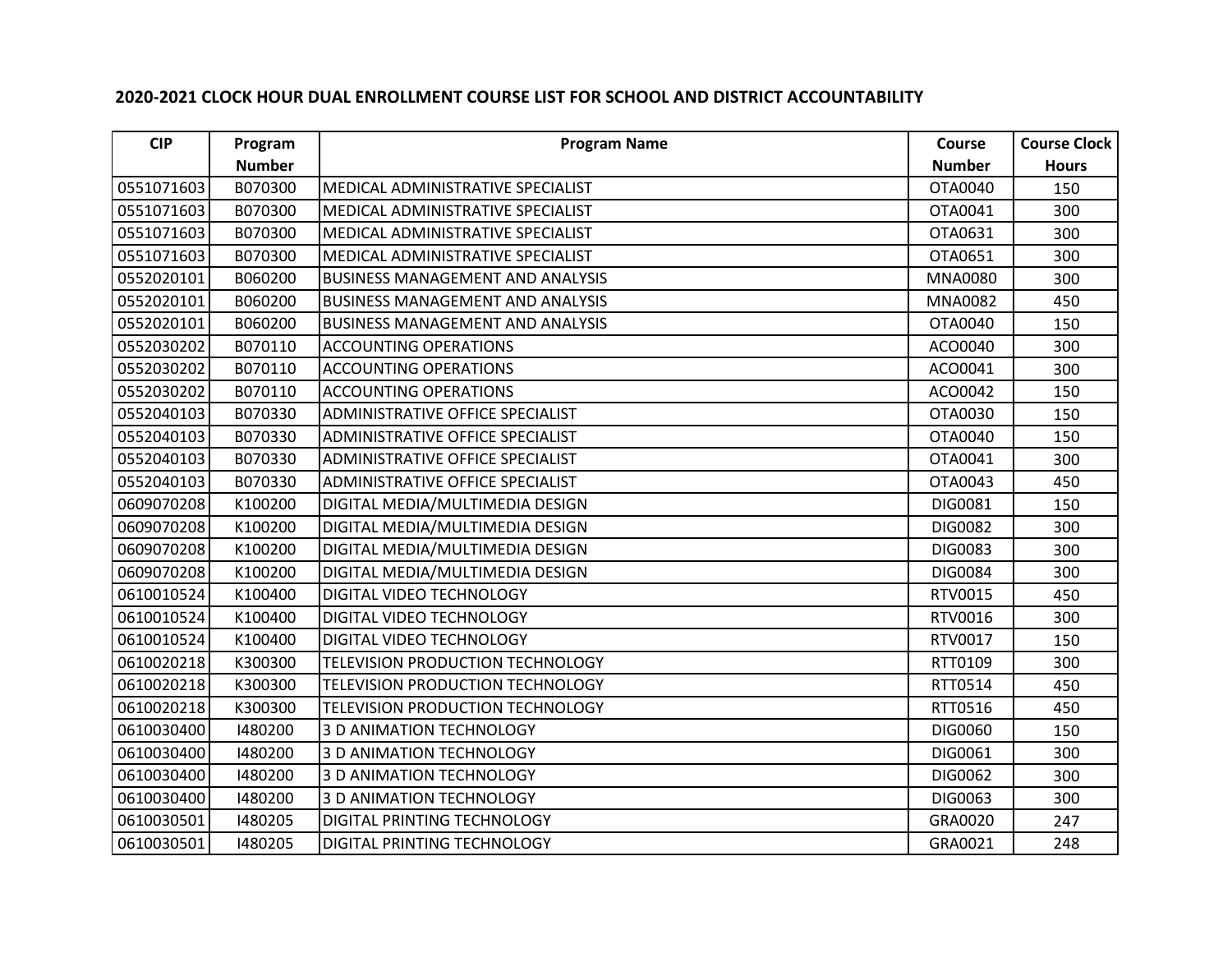| <b>CIP</b> | Program       | <b>Program Name</b>                                            | Course         | <b>Course Clock</b> |
|------------|---------------|----------------------------------------------------------------|----------------|---------------------|
|            | <b>Number</b> |                                                                | <b>Number</b>  | <b>Hours</b>        |
| 0610030501 | 1480205       | <b>DIGITAL PRINTING TECHNOLOGY</b>                             | GRA0022        | 247                 |
| 0610030501 | 1480205       | DIGITAL PRINTING TECHNOLOGY                                    | GRA0023        | 248                 |
| 0612050103 | N100600       | <b>BAKING AND PASTRY ARTS</b>                                  | FSS0090        | 300                 |
| 0612050103 | N100600       | <b>BAKING AND PASTRY ARTS</b>                                  | FSS0091        | 300                 |
| 0612050304 | N100520       | FUNDAMENTAL FOODSERVICE SKILLS                                 | HMV0101        | 300                 |
| 0612050304 | N100520       | <b>FUNDAMENTAL FOODSERVICE SKILLS</b>                          | HMV0102        | 300                 |
| 0615030300 | 1150303       | <b>ELECTRONIC TECHNOLOGY</b>                                   | EEV0010        | 250                 |
| 0615030300 | 1150303       | <b>ELECTRONIC TECHNOLOGY</b>                                   | EEV0100        | 400                 |
| 0615030300 | 1150303       | <b>ELECTRONIC TECHNOLOGY</b>                                   | <b>EEV0500</b> | 375                 |
| 0615030300 | 1150303       | <b>ELECTRONIC TECHNOLOGY</b>                                   | EEV0616        | 375                 |
| 0615030315 | J540100       | <b>ELECTRONIC TECHNOLOGY 1</b>                                 | EEV0010        | 250                 |
| 0615030315 | J540100       | <b>ELECTRONIC TECHNOLOGY 1</b>                                 | EEV0100        | 400                 |
| 0615030332 | J540300       | ELECTRONIC SYSTEMS TECHNICIAN                                  | EEV0012        | 150                 |
| 0615030332 | J540300       | ELECTRONIC SYSTEMS TECHNICIAN                                  | EEV0130        | 150                 |
| 0615030332 | J540300       | ELECTRONIC SYSTEMS TECHNICIAN                                  | <b>EEV0820</b> | 150                 |
| 0615030332 | J540300       | ELECTRONIC SYSTEMS TECHNICIAN                                  | <b>EEV0824</b> | 150                 |
| 0615030332 | J540300       | ELECTRONIC SYSTEMS TECHNICIAN                                  | <b>EEV0825</b> | 300                 |
| 0615040400 | 1150404       | ELECTRICAL AND INSTRUMENTATION TECHNOLOGY                      | <b>EEV0650</b> | 350                 |
| 0615040400 | 1150404       | ELECTRICAL AND INSTRUMENTATION TECHNOLOGY                      | <b>EEV0652</b> | 350                 |
| 0615040400 | 1150404       | ELECTRICAL AND INSTRUMENTATION TECHNOLOGY                      | EEV0654        | 300                 |
| 0615040606 | J100200       | ADVANCED MANUFACTURING AND PRODUCTION TECHNOLOGY               | ETI0400        | 150                 |
| 0615040606 | J100200       | ADVANCED MANUFACTURING AND PRODUCTION TECHNOLOGY               | ETI0431        | 150                 |
| 0615040606 | J100200       | ADVANCED MANUFACTURING AND PRODUCTION TECHNOLOGY               | ETI0432        | 150                 |
| 0615040606 | J100200       | ADVANCED MANUFACTURING AND PRODUCTION TECHNOLOGY               | ETI0453        | 150                 |
| 0615049901 | J200200       | <b>MECHATRONICS TECHNOLOGY</b>                                 | EEV0010        | 250                 |
| 0615049901 | J200200       | <b>MECHATRONICS TECHNOLOGY</b>                                 | EEV0100        | 400                 |
| 0615050110 | C400410       | HEATING, VENTILATION, AIR-CONDITIONING/REFRIGERATION (HVAC/R)1 | <b>ACR0000</b> | 250                 |
| 0615050110 | C400410       | HEATING, VENTILATION, AIR-CONDITIONING/REFRIGERATION (HVAC/R)1 | ACR0001        | 250                 |
| 0615050110 | C400410       | HEATING, VENTILATION, AIR-CONDITIONING/REFRIGERATION (HVAC/R)1 | ACR0012        | 250                 |
| 0615050111 | C400400       | HEATING, VENTILATION, AIR-CONDITIONING/REFRIGERATION (HVAC/R)  | <b>ACR0000</b> | 250                 |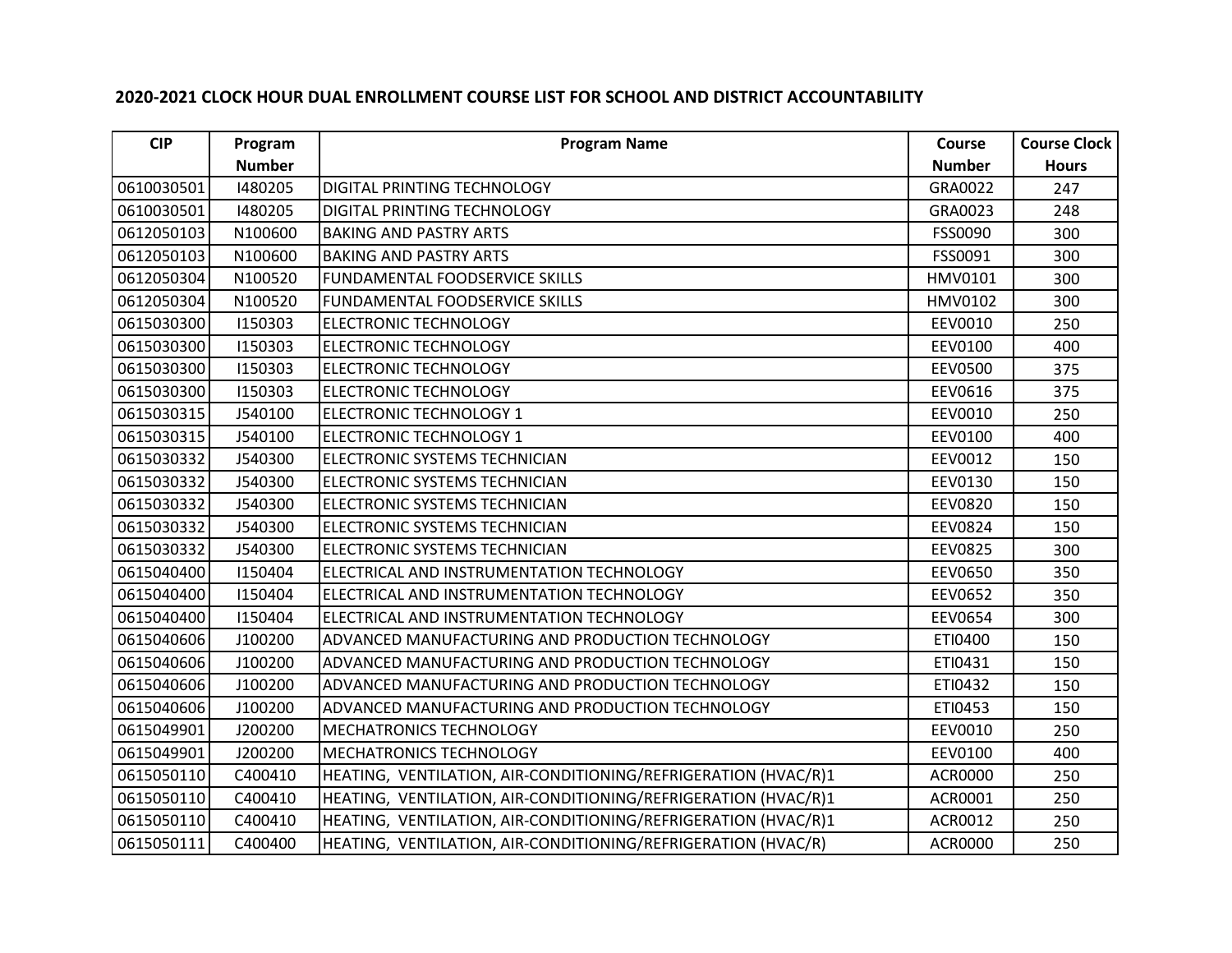| <b>CIP</b> | Program       | <b>Program Name</b>                                            | Course          | <b>Course Clock</b> |
|------------|---------------|----------------------------------------------------------------|-----------------|---------------------|
|            | <b>Number</b> |                                                                | <b>Number</b>   | <b>Hours</b>        |
| 0615050111 | C400400       | HEATING, VENTILATION, AIR-CONDITIONING/REFRIGERATION (HVAC/R)  | ACR0001         | 250                 |
| 0615050111 | C400400       | HEATING, VENTILATION, AIR-CONDITIONING/REFRIGERATION (HVAC/R)  | ACR0012         | 250                 |
| 0615050111 | C400400       | HEATING, VENTILATION, AIR-CONDITIONING/REFRIGERATION (HVAC/R)  | ACR0013         | 250                 |
| 0615050111 | C400400       | HEATING, VENTILATION, AIR-CONDITIONING/REFRIGERATION (HVAC/R)  | ACR0044         | 350                 |
| 0615050111 | C400400       | HEATING, VENTILATION, AIR-CONDITIONING/REFRIGERATION (HVAC/R)  | ACR0045         | 350                 |
| 0615050112 | C400420       | HEATING, VENTILATION, AIR-CONDITIONING/REFRIGERATION (HVAC/R)2 | <b>ACR0000</b>  | 250                 |
| 0615050112 | C400420       | HEATING, VENTILATION, AIR-CONDITIONING/REFRIGERATION (HVAC/R)2 | ACR0001         | 250                 |
| 0615050112 | C400420       | HEATING, VENTILATION, AIR-CONDITIONING/REFRIGERATION (HVAC/R)2 | ACR0012         | 250                 |
| 0615050112 | C400420       | HEATING, VENTILATION, AIR-CONDITIONING/REFRIGERATION (HVAC/R)2 | ACR0013         | 250                 |
| 0615050112 | C400420       | HEATING, VENTILATION, AIR-CONDITIONING/REFRIGERATION (HVAC/R)2 | <b>ACR0044</b>  | 350                 |
| 0615050112 | C400420       | HEATING, VENTILATION, AIR-CONDITIONING/REFRIGERATION (HVAC/R)2 | ACR0044C        | 350                 |
| 0615050112 | C400420       | HEATING, VENTILATION, AIR-CONDITIONING/REFRIGERATION (HVAC/R)2 | ACR0045         | 350                 |
| 0615061200 | 1150603       | <b>INDUSTRIAL TECHNOLOGY</b>                                   | ETI0601         | 300                 |
| 0615061200 | 1150603       | <b>INDUSTRIAL TECHNOLOGY</b>                                   | ETI0605         | 250                 |
| 0615130100 | C100200       | <b>DRAFTING</b>                                                | <b>TDR0070</b>  | 150                 |
| 0615130100 | C100200       | <b>DRAFTING</b>                                                | <b>TDR0370</b>  | 450                 |
| 0615130100 | C100200       | <b>DRAFTING</b>                                                | <b>TDR0570</b>  | 150                 |
| 0615130100 | C100200       | <b>DRAFTING</b>                                                | <b>TDR0775</b>  | 150                 |
| 0615130100 | C100200       | <b>DRAFTING</b>                                                | <b>TDR0776</b>  | 150                 |
| 0615130100 | C100200       | <b>DRAFTING</b>                                                | <b>TDR0777</b>  | 150                 |
| 0615130100 | C100200       | <b>DRAFTING</b>                                                | <b>TDR0874</b>  | 150                 |
| 0615130100 | C100200       | <b>DRAFTING</b>                                                | <b>TDR0875</b>  | 150                 |
| 0615130113 | C100300       | COMPUTER AIDED DRAWING AND MODELING                            | <b>TDR0301</b>  | 450                 |
| 0615130113 | C100300       | COMPUTER AIDED DRAWING AND MODELING                            | <b>TDR0302</b>  | 450                 |
| 0646010103 | 1463112       | <b>BRICK AND BLOCK MASONRY</b>                                 | <b>BCV0330</b>  | 450                 |
| 0646010103 | 1463112       | <b>BRICK AND BLOCK MASONRY</b>                                 | <b>BCV0360</b>  | 300                 |
| 0646010103 | 1463112       | <b>BRICK AND BLOCK MASONRY</b>                                 | <b>BCV0362</b>  | 450                 |
| 0646010103 | 1463112       | <b>BRICK AND BLOCK MASONRY</b>                                 | <b>BCV0363</b>  | 450                 |
| 0646020117 | C510300       | <b>CARPENTRY</b>                                               | <b>BCV0003C</b> | 150                 |
| 0646020117 | C510300       | <b>CARPENTRY</b>                                               | <b>BCV0112</b>  | 150                 |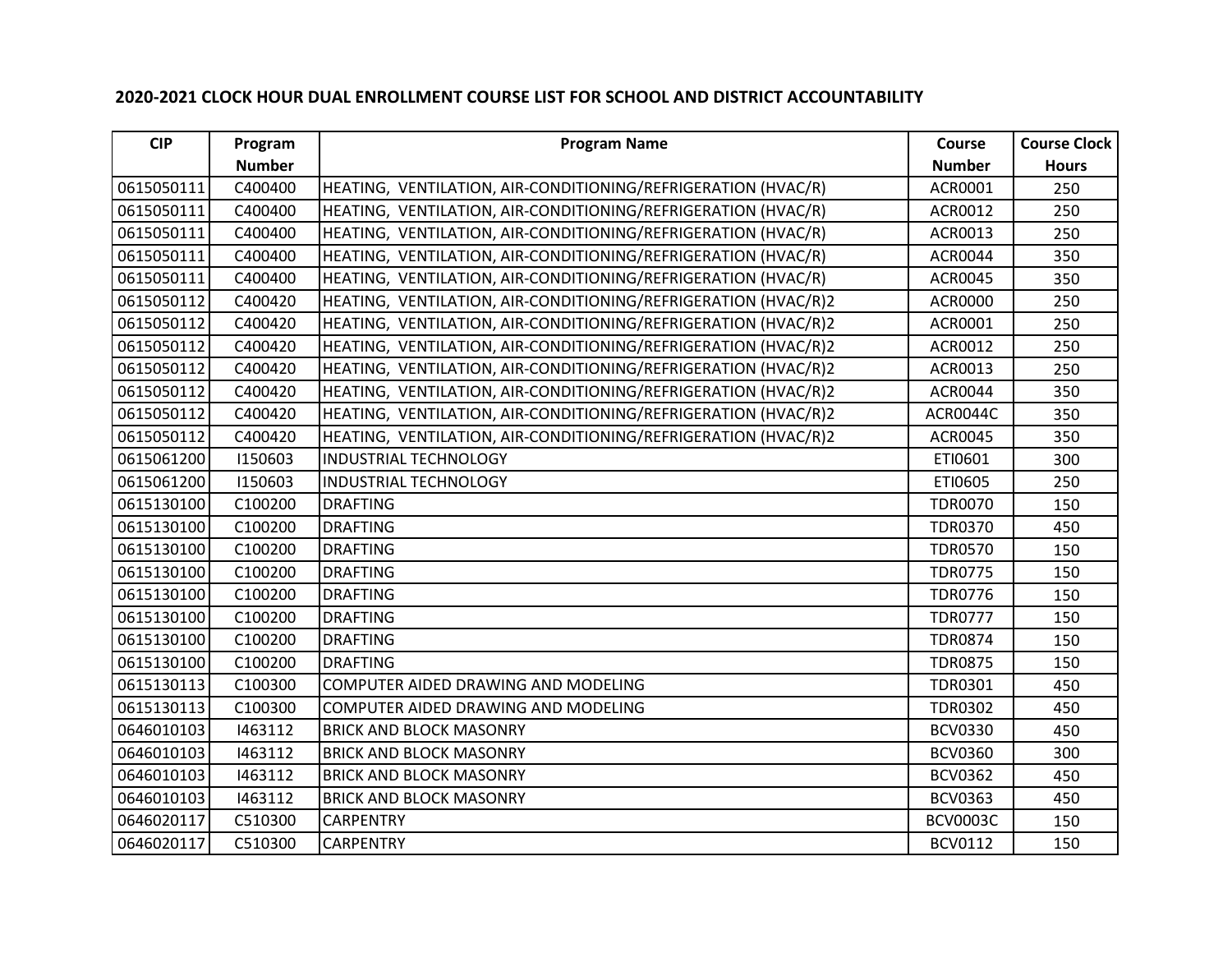| <b>CIP</b> | Program       | <b>Program Name</b>                                       | Course          | <b>Course Clock</b> |
|------------|---------------|-----------------------------------------------------------|-----------------|---------------------|
|            | <b>Number</b> |                                                           | <b>Number</b>   | <b>Hours</b>        |
| 0646020117 | C510300       | <b>CARPENTRY</b>                                          | <b>BCV0112C</b> | 150                 |
| 0646020117 | C510300       | <b>CARPENTRY</b>                                          | <b>BCV0122</b>  | 450                 |
| 0646020117 | C510300       | <b>CARPENTRY</b>                                          | <b>BCV0122C</b> | 300                 |
| 0646020117 | C510300       | <b>CARPENTRY</b>                                          | <b>BCV0123</b>  | 150                 |
| 0646020117 | C510300       | <b>CARPENTRY</b>                                          | <b>BCV0123C</b> | 150                 |
| 0646020117 | C510300       | <b>CARPENTRY</b>                                          | <b>BCV0125</b>  | 450                 |
| 0646020117 | C510300       | <b>CARPENTRY</b>                                          | <b>BCV0126C</b> | 150                 |
| 0646020117 | C510300       | <b>CARPENTRY</b>                                          | <b>BCV0127C</b> | 300                 |
| 0646030202 | 1460312       | <b>ELECTRICITY</b>                                        | <b>BCV0603</b>  | 300                 |
| 0646030202 | 1460312       | <b>ELECTRICITY</b>                                        | <b>BCV0640</b>  | 450                 |
| 0646030202 | 1460312       | <b>ELECTRICITY</b>                                        | <b>BCV0652</b>  | 450                 |
| 0646030204 | 1460314       | <b>ELECTRICIAN</b>                                        | <b>BCV0603</b>  | 300                 |
| 0646030204 | 1460314       | <b>ELECTRICIAN</b>                                        | <b>BCV0640</b>  | 450                 |
| 0646030204 | 1460314       | <b>ELECTRICIAN</b>                                        | <b>BCV0652</b>  | 450                 |
| 0646030204 | 1460314       | <b>ELECTRICIAN</b>                                        | <b>BCV0667</b>  | 300                 |
| 0646041502 | 1460401       | <b>BUILDING CONSTRUCTION TECHNOLOGIES</b>                 | <b>BCV0400</b>  | 450                 |
| 0646041502 | 1460401       | <b>BUILDING CONSTRUCTION TECHNOLOGIES</b>                 | <b>BCV0401</b>  | 300                 |
| 0646041502 | 1460401       | <b>BUILDING CONSTRUCTION TECHNOLOGIES</b>                 | <b>BCV0402</b>  | 300                 |
| 0646041506 | C100100       | <b>BUILDING TRADES AND CONSTRUCTION DESIGN TECHNOLOGY</b> | <b>BCV0080</b>  | 450                 |
| 0646041506 | C100100       | <b>BUILDING TRADES AND CONSTRUCTION DESIGN TECHNOLOGY</b> | <b>BCV0080L</b> | 375                 |
| 0646041506 | C100100       | <b>BUILDING TRADES AND CONSTRUCTION DESIGN TECHNOLOGY</b> | <b>BCV0081</b>  | 150                 |
| 0646041506 | C100100       | <b>BUILDING TRADES AND CONSTRUCTION DESIGN TECHNOLOGY</b> | <b>BCV0082</b>  | 150                 |
| 0646041506 | C100100       | <b>BUILDING TRADES AND CONSTRUCTION DESIGN TECHNOLOGY</b> | <b>BCV0083</b>  | 150                 |
| 0646050303 | 1460514       | <b>INDUSTRIAL PIPEFITTER</b>                              | <b>BCV0568</b>  | 300                 |
| 0646050303 | 1460514       | <b>INDUSTRIAL PIPEFITTER</b>                              | <b>BCV0569</b>  | 300                 |
| 0646050312 | C500500       | PLUMBING                                                  | <b>BCV0508</b>  | 360                 |
| 0646050312 | C500500       | PLUMBING                                                  | <b>BCV0508C</b> | 360                 |
| 0646050312 | C500500       | PLUMBING                                                  | <b>BCV0540</b>  | 240                 |
| 0646050312 | C500500       | PLUMBING                                                  | <b>BCV0540C</b> | 240                 |
| 0646050312 | C500500       | PLUMBING                                                  | <b>BCV0562</b>  | 240                 |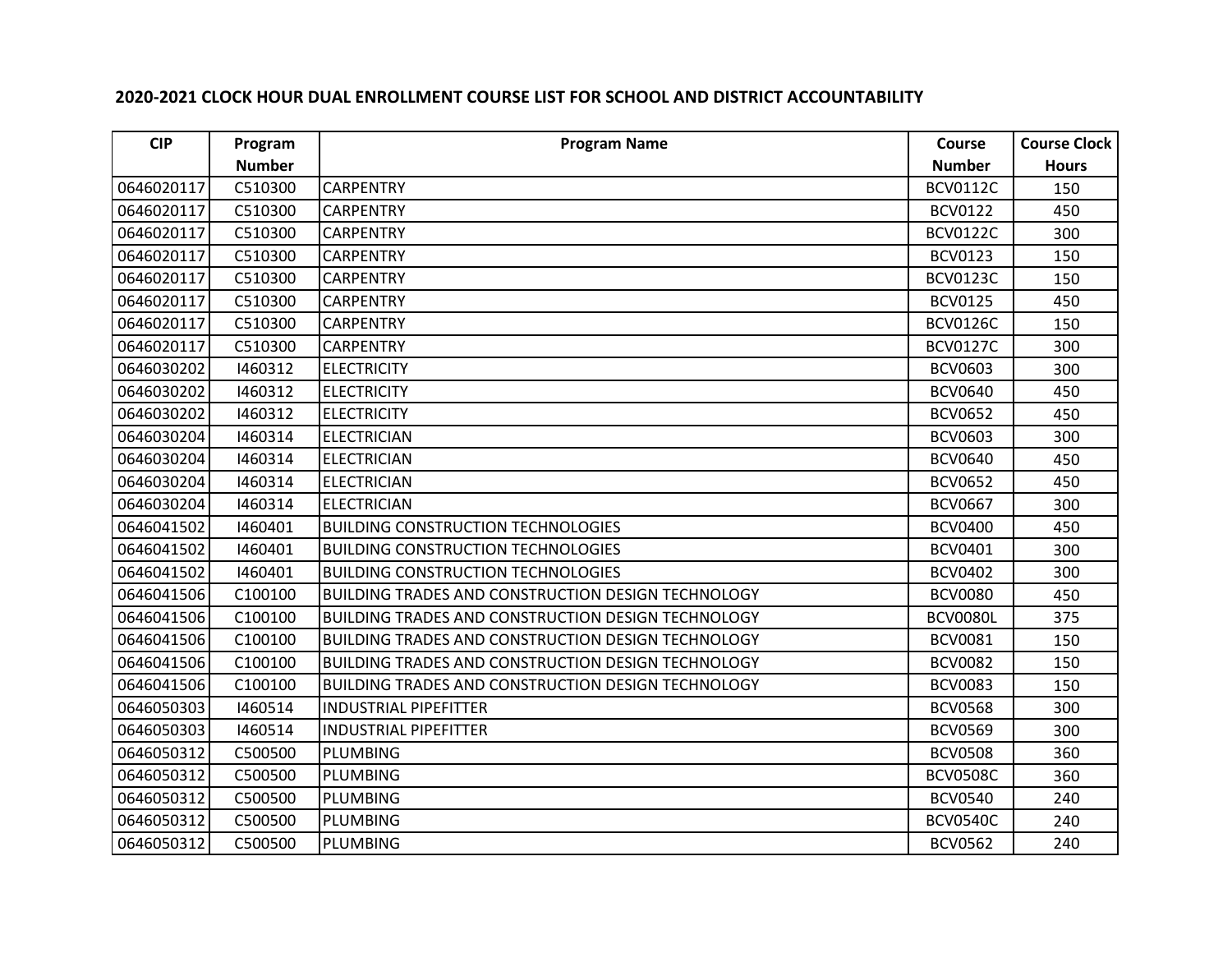| <b>CIP</b> | Program       | <b>Program Name</b>                                      | Course          | <b>Course Clock</b> |
|------------|---------------|----------------------------------------------------------|-----------------|---------------------|
|            | <b>Number</b> |                                                          | <b>Number</b>   | <b>Hours</b>        |
| 0646050312 | C500500       | PLUMBING                                                 | <b>BCV0562C</b> | 240                 |
| 0646050312 | C500500       | <b>PLUMBING</b>                                          | <b>BCV0592</b>  | 240                 |
| 0646050312 | C500500       | PLUMBING                                                 | <b>BCV0596</b>  | 240                 |
| 0646050312 | C500500       | PLUMBING                                                 | <b>BCV0596C</b> | 240                 |
| 0647010604 | J620300       | MAJOR APPLIANCE AND REFRIGERATION TECHNICIAN             | <b>ACR0084</b>  | 350                 |
| 0647010604 | J620300       | MAJOR APPLIANCE AND REFRIGERATION TECHNICIAN             | EER0315         | 300                 |
| 0647010604 | J620300       | MAJOR APPLIANCE AND REFRIGERATION TECHNICIAN             | EER0391         | 200                 |
| 0647010604 | J620300       | MAJOR APPLIANCE AND REFRIGERATION TECHNICIAN             | EER0392         | 350                 |
| 0647020107 | C400100       | AIR CONDITIONING, REFRIGERATION AND HEATING TECHNOLOGY 1 | ACR0041         | 250                 |
| 0647020107 | C400100       | AIR CONDITIONING, REFRIGERATION AND HEATING TECHNOLOGY 1 | ACR0043         | 250                 |
| 0647020107 | C400100       | AIR CONDITIONING, REFRIGERATION AND HEATING TECHNOLOGY 1 | ACR0047         | 250                 |
| 0647020107 | C400100       | AIR CONDITIONING, REFRIGERATION AND HEATING TECHNOLOGY 1 | ACR0100         | 150                 |
| 0647020107 | C400100       | AIR CONDITIONING, REFRIGERATION AND HEATING TECHNOLOGY 1 | <b>ACR0523</b>  | 150                 |
| 0647020107 | C400100       | AIR CONDITIONING, REFRIGERATION AND HEATING TECHNOLOGY 1 | <b>ACR0525</b>  | 150                 |
| 0647020107 | C400100       | AIR CONDITIONING, REFRIGERATION AND HEATING TECHNOLOGY 1 | <b>ACR0548</b>  | 150                 |
| 0647020108 | C400200       | AIR CONDITIONING, REFRIGERATION AND HEATING TECHNOLOGY 2 | ACR0431         | 150                 |
| 0647020108 | C400200       | AIR CONDITIONING, REFRIGERATION AND HEATING TECHNOLOGY 2 | ACR0571         | 150                 |
| 0647020108 | C400200       | AIR CONDITIONING, REFRIGERATION AND HEATING TECHNOLOGY 2 | <b>ACR0578</b>  | 150                 |
| 0647020108 | C400200       | AIR CONDITIONING, REFRIGERATION AND HEATING TECHNOLOGY 2 | ACR0701         | 150                 |
| 0647030300 | 1470303       | INDUSTRIAL MACHINERY MAINTENANCE & REPAIR                | ETI0450         | 450                 |
| 0647030300 | 1470303       | <b>INDUSTRIAL MACHINERY MAINTENANCE &amp; REPAIR</b>     | ETI0456         | 300                 |
| 0647030300 | 1470303       | INDUSTRIAL MACHINERY MAINTENANCE & REPAIR                | ETI0457         | 150                 |
| 0647030300 | 1470303       | <b>INDUSTRIAL MACHINERY MAINTENANCE &amp; REPAIR</b>     | ETI0458         | 450                 |
| 0647030305 | J590400       | MILLWRIGHT 1                                             | ETI0450         | 450                 |
| 0647030305 | J590400       | MILLWRIGHT 1                                             | ETI0456         | 300                 |
| 0647060306 | T401300       | <b>AUTOMOTIVE COLLISION TECHNOLOGY TECHNICIAN</b>        | ARR0022         | 75                  |
| 0647060306 | T401300       | <b>AUTOMOTIVE COLLISION TECHNOLOGY TECHNICIAN</b>        | ARR0112         | 75                  |
| 0647060306 | T401300       | AUTOMOTIVE COLLISION TECHNOLOGY TECHNICIAN               | ARR0140         | 150                 |
| 0647060306 | T401300       | <b>AUTOMOTIVE COLLISION TECHNOLOGY TECHNICIAN</b>        | ARR0141         | 450                 |
| 0647060306 | T401300       | AUTOMOTIVE COLLISION TECHNOLOGY TECHNICIAN               | ARR0295         | 350                 |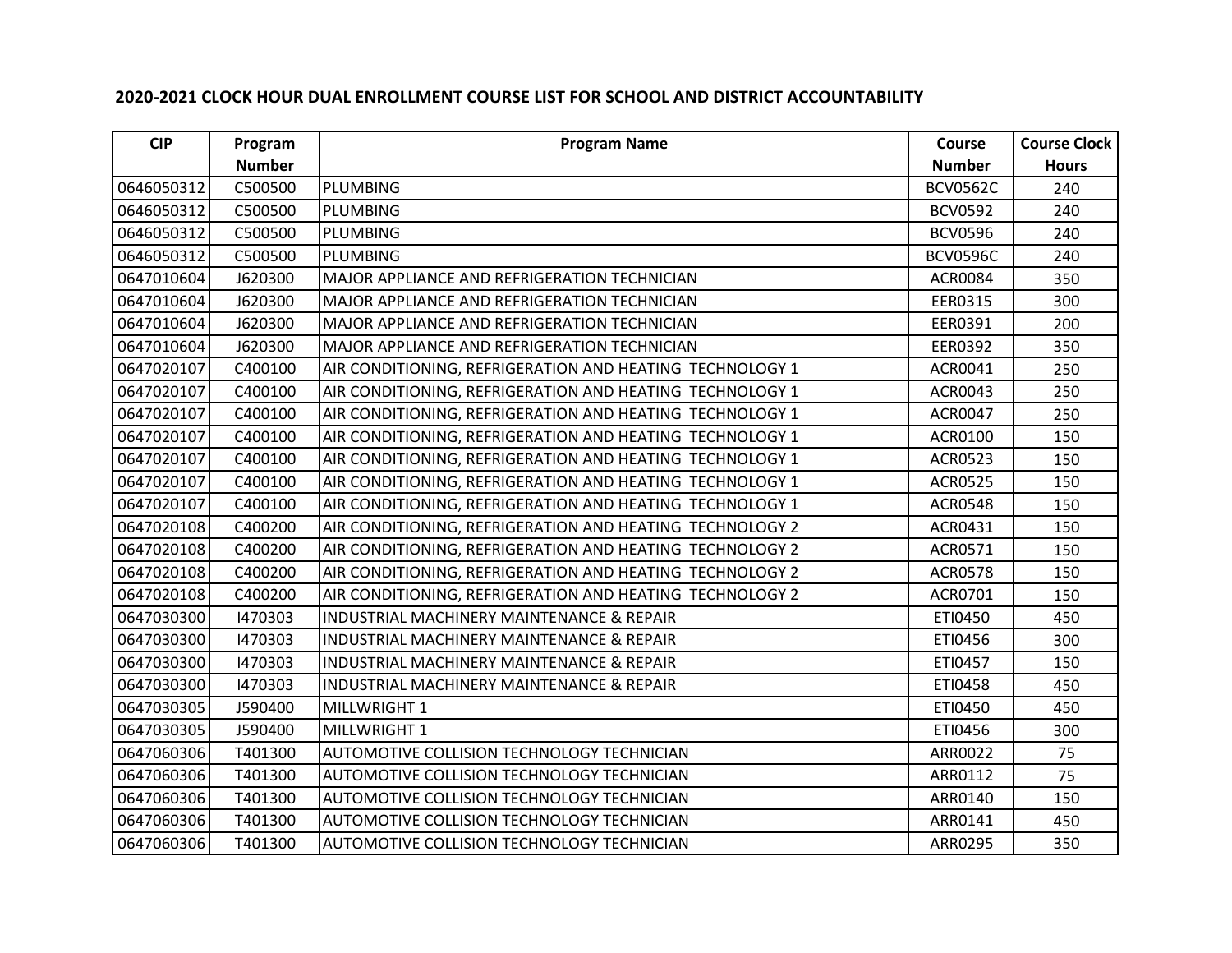| <b>CIP</b> | Program       | <b>Program Name</b>                        | Course          | <b>Course Clock</b> |
|------------|---------------|--------------------------------------------|-----------------|---------------------|
|            | <b>Number</b> |                                            | <b>Number</b>   | <b>Hours</b>        |
| 0647060306 | T401300       | AUTOMOTIVE COLLISION TECHNOLOGY TECHNICIAN | ARR0312         | 300                 |
| 0647060405 | 1470608       | <b>AUTOMOTIVE SERVICE TECHNOLOGY</b>       | AER0010         | 225                 |
| 0647060405 | 1470608       | <b>AUTOMOTIVE SERVICE TECHNOLOGY</b>       | AER0014         | 300                 |
| 0647060405 | 1470608       | <b>AUTOMOTIVE SERVICE TECHNOLOGY</b>       | AER0014C        | 300                 |
| 0647060405 | 1470608       | <b>AUTOMOTIVE SERVICE TECHNOLOGY</b>       | AER0021C        | 135                 |
| 0647060405 | 1470608       | <b>AUTOMOTIVE SERVICE TECHNOLOGY</b>       | AER0022         | 60                  |
| 0647060405 | 1470608       | <b>AUTOMOTIVE SERVICE TECHNOLOGY</b>       | AER0110         | 150                 |
| 0647060405 | 1470608       | <b>AUTOMOTIVE SERVICE TECHNOLOGY</b>       | AER0172         | 150                 |
| 0647060405 | 1470608       | <b>AUTOMOTIVE SERVICE TECHNOLOGY</b>       | AER0190C        | 135                 |
| 0647060405 | 1470608       | <b>AUTOMOTIVE SERVICE TECHNOLOGY</b>       | AER0257         | 150                 |
| 0647060405 | 1470608       | <b>AUTOMOTIVE SERVICE TECHNOLOGY</b>       | AER0274         | 150                 |
| 0647060405 | 1470608       | <b>AUTOMOTIVE SERVICE TECHNOLOGY</b>       | AER0299         | 186                 |
| 0647060405 | 1470608       | <b>AUTOMOTIVE SERVICE TECHNOLOGY</b>       | AER0360         | 300                 |
| 0647060405 | 1470608       | <b>AUTOMOTIVE SERVICE TECHNOLOGY</b>       | AER0360C        | 300                 |
| 0647060405 | 1470608       | <b>AUTOMOTIVE SERVICE TECHNOLOGY</b>       | AER0390         | 66                  |
| 0647060405 | 1470608       | AUTOMOTIVE SERVICE TECHNOLOGY              | AER0391         | 69                  |
| 0647060405 | 1470608       | <b>AUTOMOTIVE SERVICE TECHNOLOGY</b>       | AER0418         | 150                 |
| 0647060405 | 1470608       | <b>AUTOMOTIVE SERVICE TECHNOLOGY</b>       | AER0450         | 111                 |
| 0647060405 | 1470608       | AUTOMOTIVE SERVICE TECHNOLOGY              | AER0452         | 24                  |
| 0647060405 | 1470608       | <b>AUTOMOTIVE SERVICE TECHNOLOGY</b>       | AER0453         | 150                 |
| 0647060405 | 1470608       | <b>AUTOMOTIVE SERVICE TECHNOLOGY</b>       | AER0503         | 300                 |
| 0647060405 | 1470608       | AUTOMOTIVE SERVICE TECHNOLOGY              | <b>AER0503C</b> | 300                 |
| 0647060405 | 1470608       | <b>AUTOMOTIVE SERVICE TECHNOLOGY</b>       | AER0590         | 63                  |
| 0647060405 | 1470608       | <b>AUTOMOTIVE SERVICE TECHNOLOGY</b>       | AER0591         | 69                  |
| 0647060405 | 1470608       | <b>AUTOMOTIVE SERVICE TECHNOLOGY</b>       | AER0691C        | 237                 |
| 0647060405 | 1470608       | <b>AUTOMOTIVE SERVICE TECHNOLOGY</b>       | AER0759         | 135                 |
| 0647060405 | 1470608       | <b>AUTOMOTIVE SERVICE TECHNOLOGY</b>       | AER0892C        | 105                 |
| 0647060405 | 1470608       | <b>AUTOMOTIVE SERVICE TECHNOLOGY</b>       | AER0893C        | 180                 |
| 0647060411 | T400700       | <b>AUTOMOTIVE SERVICE TECHNOLOGY 1</b>     | AER0006         | 150                 |
| 0647060411 | T400700       | <b>AUTOMOTIVE SERVICE TECHNOLOGY 1</b>     | AER0007         | 150                 |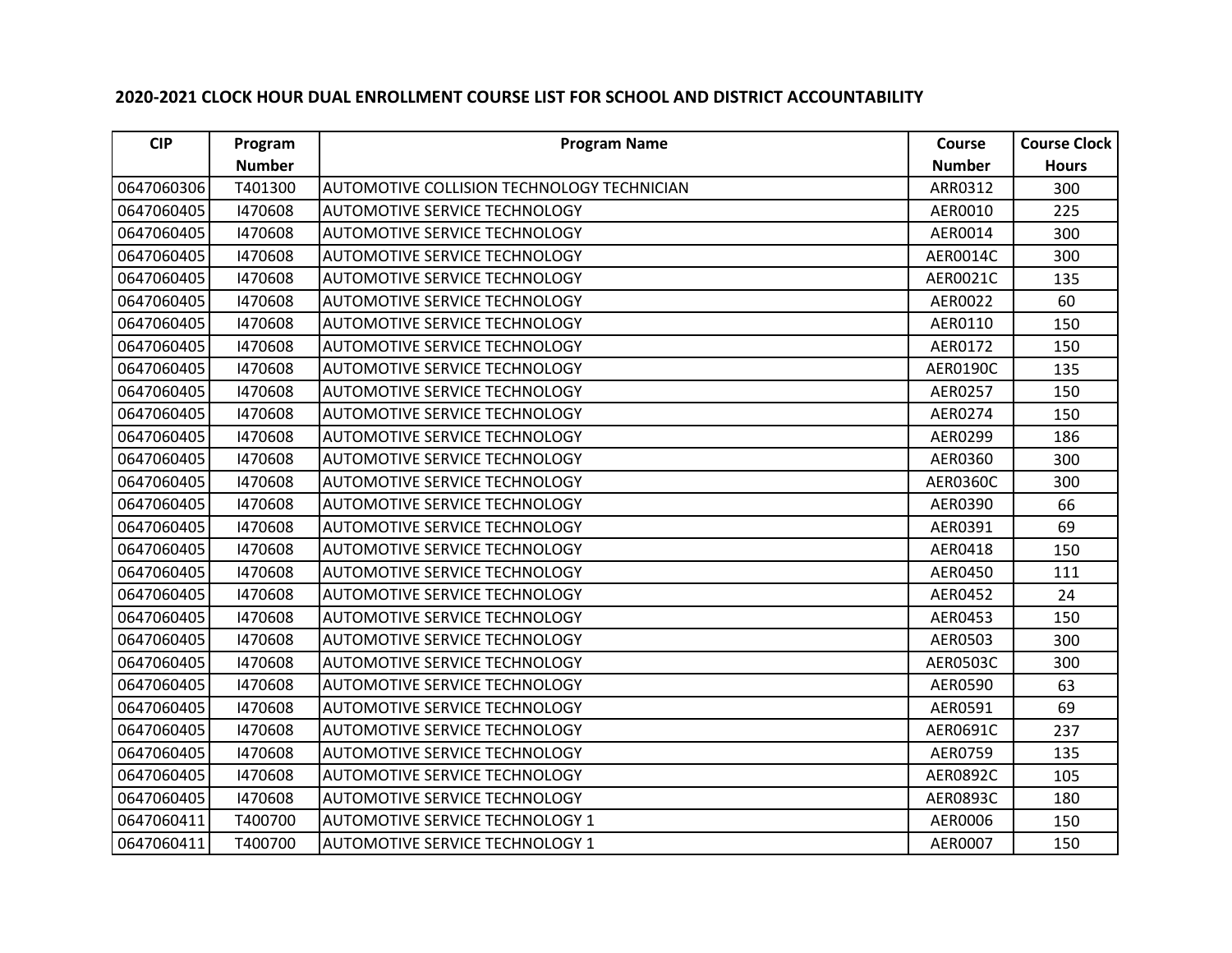| <b>CIP</b> | Program       | <b>Program Name</b>                                | Course        | <b>Course Clock</b> |
|------------|---------------|----------------------------------------------------|---------------|---------------------|
|            | <b>Number</b> |                                                    | <b>Number</b> | <b>Hours</b>        |
| 0647060411 | T400700       | <b>AUTOMOTIVE SERVICE TECHNOLOGY 1</b>             | AER0014       | 300                 |
| 0647060411 | T400700       | <b>AUTOMOTIVE SERVICE TECHNOLOGY 1</b>             | AER0110       | 150                 |
| 0647060411 | T400700       | AUTOMOTIVE SERVICE TECHNOLOGY 1                    | AER0360       | 300                 |
| 0647060411 | T400700       | <b>AUTOMOTIVE SERVICE TECHNOLOGY 1</b>             | AER0418       | 150                 |
| 0647060411 | T400700       | <b>AUTOMOTIVE SERVICE TECHNOLOGY 1</b>             | AER0453       | 150                 |
| 0647060411 | T400700       | AUTOMOTIVE SERVICE TECHNOLOGY 1                    | AER0499       | 150                 |
| 0647060411 | T400700       | <b>AUTOMOTIVE SERVICE TECHNOLOGY 1</b>             | AER0599       | 150                 |
| 0647060411 | T400700       | <b>AUTOMOTIVE SERVICE TECHNOLOGY 1</b>             | AER0691       | 150                 |
| 0647060411 | T400700       | AUTOMOTIVE SERVICE TECHNOLOGY 1                    | AER0692       | 150                 |
| 0647060412 | T400800       | <b>AUTOMOTIVE SERVICE TECHNOLOGY 2</b>             | AER0172       | 150                 |
| 0647060412 | T400800       | <b>AUTOMOTIVE SERVICE TECHNOLOGY 2</b>             | AER0257       | 150                 |
| 0647060412 | T400800       | <b>AUTOMOTIVE SERVICE TECHNOLOGY 2</b>             | AER0274       | 150                 |
| 0647060412 | T400800       | <b>AUTOMOTIVE SERVICE TECHNOLOGY 2</b>             | AER0299       | 150                 |
| 0647060412 | T400800       | <b>AUTOMOTIVE SERVICE TECHNOLOGY 2</b>             | AER0399       | 150                 |
| 0647060412 | T400800       | <b>AUTOMOTIVE SERVICE TECHNOLOGY 2</b>             | AER0503       | 300                 |
| 0647060412 | T400800       | <b>AUTOMOTIVE SERVICE TECHNOLOGY 2</b>             | AER0891       | 150                 |
| 0647060412 | T400800       | <b>AUTOMOTIVE SERVICE TECHNOLOGY 2</b>             | AER0892       | 150                 |
| 0647060413 | T600100       | ADVANCED AUTOMOTIVE SERVICE TECHNOLOGY 1           | AER0319       | 400                 |
| 0647060414 | T600200       | ADVANCED AUTOMOTIVE SERVICE TECHNOLOGY 2           | AER0118       | 200                 |
| 0647060414 | T600200       | ADVANCED AUTOMOTIVE SERVICE TECHNOLOGY 2           | AER0173       | 200                 |
| 0647060414 | T600200       | ADVANCED AUTOMOTIVE SERVICE TECHNOLOGY 2           | AER0258       | 200                 |
| 0647060414 | T600200       | ADVANCED AUTOMOTIVE SERVICE TECHNOLOGY 2           | AER0275       | 200                 |
| 0647060414 | T600200       | ADVANCED AUTOMOTIVE SERVICE TECHNOLOGY 2           | AER0419       | 200                 |
| 0647060414 | T600200       | ADVANCED AUTOMOTIVE SERVICE TECHNOLOGY 2           | AER0459       | 200                 |
| 0647060414 | T600200       | ADVANCED AUTOMOTIVE SERVICE TECHNOLOGY 2           | AER0506       | 400                 |
| 0647060422 | T404100       | AUTOMOTIVE MAINTENANCE AND LIGHT REPAIR TECHNICIAN | AER0025       | 150                 |
| 0647060422 | T404100       | AUTOMOTIVE MAINTENANCE AND LIGHT REPAIR TECHNICIAN | AER0026       | 150                 |
| 0647060422 | T404100       | AUTOMOTIVE MAINTENANCE AND LIGHT REPAIR TECHNICIAN | AER0027       | 150                 |
| 0647060422 | T404100       | AUTOMOTIVE MAINTENANCE AND LIGHT REPAIR TECHNICIAN | AER0028       | 150                 |
| 0647060424 | T400720       | <b>AUTOMOTIVE ELECTRICAL TECHNICIAN</b>            | AER0014       | 300                 |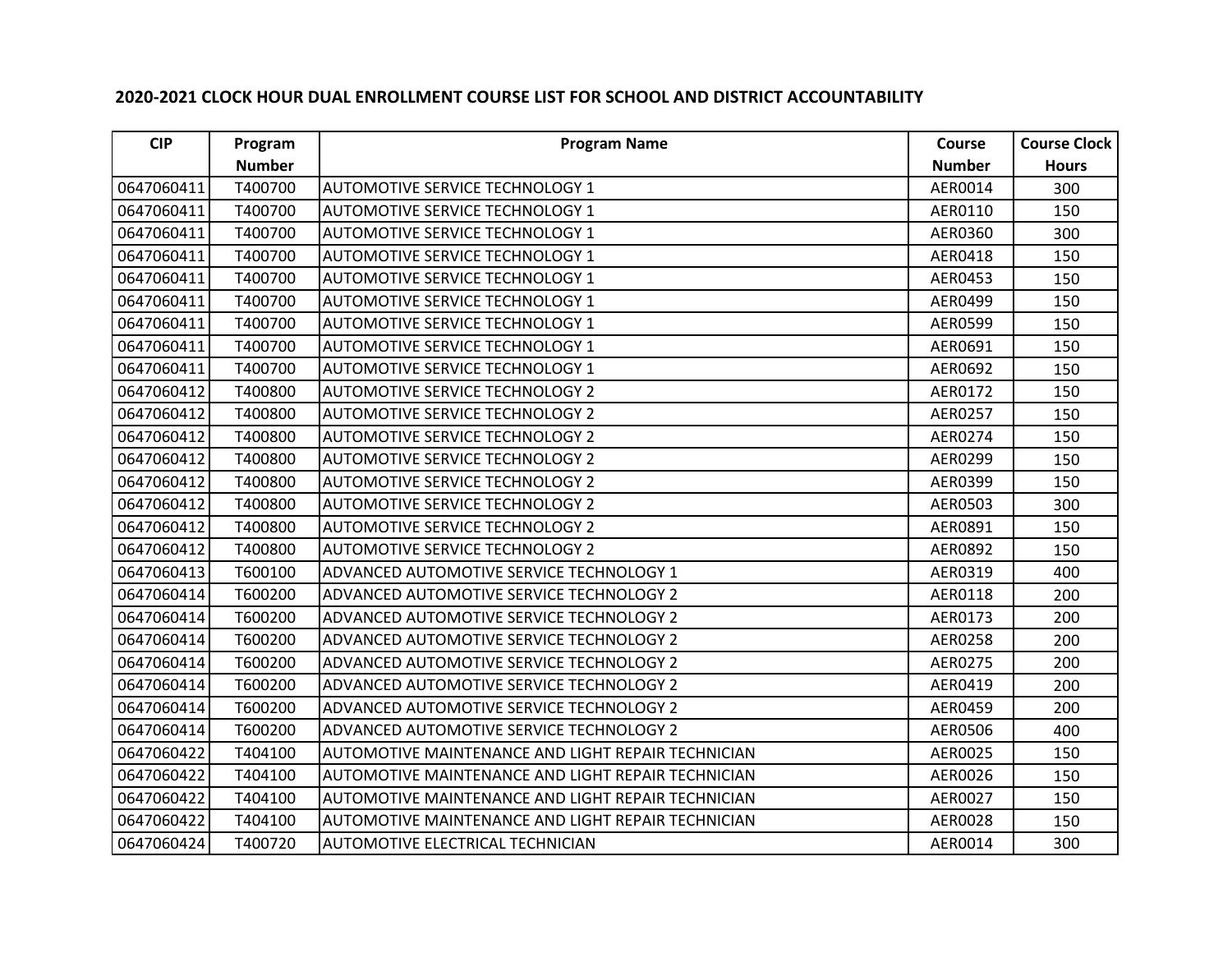| <b>CIP</b> | Program       | <b>Program Name</b>                          | Course         | <b>Course Clock</b> |
|------------|---------------|----------------------------------------------|----------------|---------------------|
|            | <b>Number</b> |                                              | <b>Number</b>  | <b>Hours</b>        |
| 0647060424 | T400720       | AUTOMOTIVE ELECTRICAL TECHNICIAN             | AER0172        | 150                 |
| 0647060424 | T400720       | <b>AUTOMOTIVE ELECTRICAL TECHNICIAN</b>      | AER0360        | 300                 |
| 0647060425 | T400730       | <b>AUTOMOTIVE GENERAL SERVICE TECHNICIAN</b> | AER0110        | 150                 |
| 0647060425 | T400730       | AUTOMOTIVE GENERAL SERVICE TECHNICIAN        | AER0418        | 150                 |
| 0647060425 | T400730       | AUTOMOTIVE GENERAL SERVICE TECHNICIAN        | AER0453        | 150                 |
| 0647060501 | 1470605       | <b>DIESEL SYSTEMS TECHNICIAN</b>             | DIM0101        | 150                 |
| 0647060501 | 1470605       | DIESEL SYSTEMS TECHNICIAN                    | DIM0102        | 300                 |
| 0647060501 | 1470605       | DIESEL SYSTEMS TECHNICIAN                    | DIM0103        | 150                 |
| 0647060501 | 1470605       | <b>DIESEL SYSTEMS TECHNICIAN</b>             | DIM0104        | 300                 |
| 0647060501 | 1470605       | DIESEL SYSTEMS TECHNICIAN                    | DIM0105        | 300                 |
| 0647060501 | 1470605       | <b>DIESEL SYSTEMS TECHNICIAN</b>             | DIM0106        | 150                 |
| 0647060501 | 1470605       | <b>DIESEL SYSTEMS TECHNICIAN</b>             | DIM0107        | 150                 |
| 0647060501 | 1470605       | DIESEL SYSTEMS TECHNICIAN                    | DIM0108        | 150                 |
| 0647060501 | 1470605       | <b>DIESEL SYSTEMS TECHNICIAN</b>             | DIM0109        | 150                 |
| 0647060515 | T440400       | DIESEL MAINTENANCE TECHNICIAN                | DIM0101        | 150                 |
| 0647060515 | T440400       | DIESEL MAINTENANCE TECHNICIAN                | DIM0131        | 150                 |
| 0647060515 | T440400       | DIESEL MAINTENANCE TECHNICIAN                | DIM0153        | 300                 |
| 0647060604 | T410300       | POWER EQUIPMENT TECHNOLOGIES                 | <b>SER0080</b> | 300                 |
| 0647060604 | T410300       | POWER EQUIPMENT TECHNOLOGIES                 | SER0081        | 300                 |
| 0647060604 | T410300       | POWER EQUIPMENT TECHNOLOGIES                 | <b>SER0082</b> | 300                 |
| 0647060703 | T640300       | <b>AVIATION AIRFRAME MECHANICS</b>           | AMT0705        | 450                 |
| 0647060703 | T640300       | <b>AVIATION AIRFRAME MECHANICS</b>           | AMT0765        | 450                 |
| 0647060703 | T640300       | <b>AVIATION AIRFRAME MECHANICS</b>           | AMT0766        | 450                 |
| 0647060801 | T640400       | <b>AVIATION POWERPLANT MECHANICS</b>         | AMT0705        | 450                 |
| 0647060801 | T640400       | <b>AVIATION POWERPLANT MECHANICS</b>         | AMT0775        | 450                 |
| 0647060801 | T640400       | <b>AVIATION POWERPLANT MECHANICS</b>         | AMT0776        | 450                 |
| 0647060905 | T400310       | <b>AVIONICS SYSTEMS TECHNICIAN</b>           | AVS0680        | 150                 |
| 0647060905 | T400310       | <b>AVIONICS SYSTEMS TECHNICIAN</b>           | AVS0681        | 150                 |
| 0647060905 | T400310       | <b>AVIONICS SYSTEMS TECHNICIAN</b>           | AVS0682        | 150                 |
| 0647060905 | T400310       | <b>AVIONICS SYSTEMS TECHNICIAN</b>           | AVS0683        | 150                 |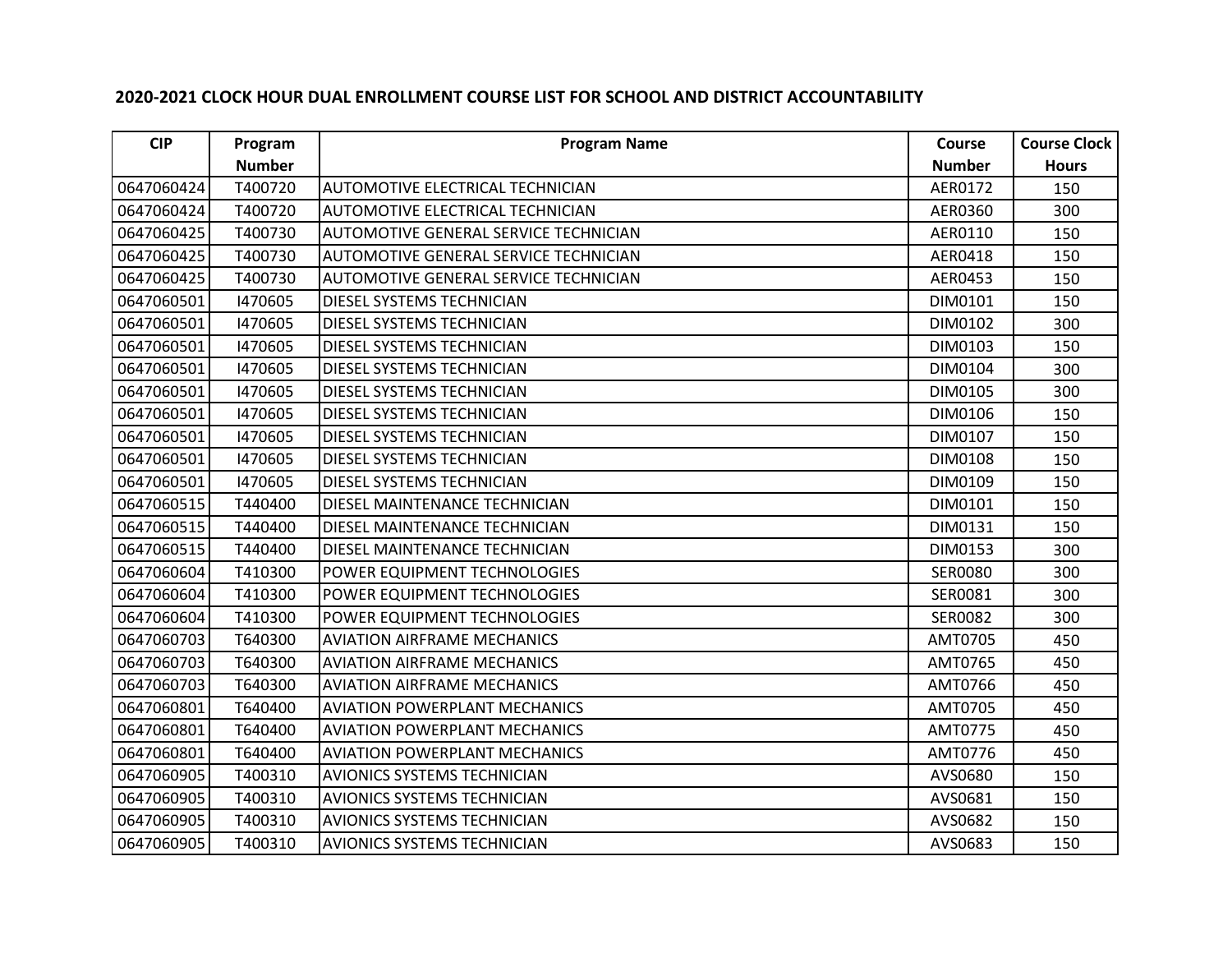| <b>CIP</b> | Program       | <b>Program Name</b>                | Course          | <b>Course Clock</b> |
|------------|---------------|------------------------------------|-----------------|---------------------|
|            | <b>Number</b> |                                    | <b>Number</b>   | <b>Hours</b>        |
| 0647060905 | T400310       | <b>AVIONICS SYSTEMS TECHNICIAN</b> | AVS0684         | 300                 |
| 0647060905 | T400310       | <b>AVIONICS SYSTEMS TECHNICIAN</b> | AVS0685         | 300                 |
| 0647061305 | T650100       | <b>DIESEL SYSTEMS TECHNICIAN 1</b> | DIM0101         | 150                 |
| 0647061305 | T650100       | DIESEL SYSTEMS TECHNICIAN 1        | DIM0102         | 300                 |
| 0647061305 | T650100       | DIESEL SYSTEMS TECHNICIAN 1        | DIM0104         | 300                 |
| 0647061305 | T650100       | DIESEL SYSTEMS TECHNICIAN 1        | DIM0105         | 300                 |
| 0647061306 | T650200       | DIESEL SYSTEMS TECHNICIAN 2        | DIM0103         | 150                 |
| 0647061306 | T650200       | DIESEL SYSTEMS TECHNICIAN 2        | DIM0106         | 150                 |
| 0647061306 | T650200       | <b>DIESEL SYSTEMS TECHNICIAN 2</b> | DIM0107         | 150                 |
| 0647061306 | T650200       | DIESEL SYSTEMS TECHNICIAN 2        | DIM0108         | 150                 |
| 0647061306 | T650200       | DIESEL SYSTEMS TECHNICIAN 2        | DIM0109         | 150                 |
| 0647061611 | T400210       | <b>MARINE SERVICE TECHNOLOGIES</b> | MTE0003         | 300                 |
| 0647061611 | T400210       | <b>MARINE SERVICE TECHNOLOGIES</b> | MTE0056         | 150                 |
| 0647061611 | T400210       | <b>MARINE SERVICE TECHNOLOGIES</b> | MTE0074         | 150                 |
| 0647061611 | T400210       | <b>MARINE SERVICE TECHNOLOGIES</b> | MTE0090         | 300                 |
| 0647061611 | T400210       | <b>MARINE SERVICE TECHNOLOGIES</b> | MTE0092         | 300                 |
| 0647061611 | T400210       | <b>MARINE SERVICE TECHNOLOGIES</b> | MTE0093         | 150                 |
| 0648050305 | J200100       | <b>MACHINING TECHNOLOGIES</b>      | <b>PMT0020</b>  | 300                 |
| 0648050305 | J200100       | <b>MACHINING TECHNOLOGIES</b>      | <b>PMT0022</b>  | 300                 |
| 0648050305 | J200100       | <b>MACHINING TECHNOLOGIES</b>      | <b>PMT0024</b>  | 600                 |
| 0648050305 | J200100       | <b>MACHINING TECHNOLOGIES</b>      | <b>PMT0025</b>  | 300                 |
| 0648050307 | J200300       | <b>CNC PRODUCTION SPECIALIST</b>   | <b>PMT0026</b>  | 300                 |
| 0648050307 | J200300       | <b>CNC PRODUCTION SPECIALIST</b>   | <b>PMT0027</b>  | 300                 |
| 0648050805 | J400400       | <b>WELDING TECHNOLOGY</b>          | <b>PMT0070</b>  | 150                 |
| 0648050805 | J400400       | <b>WELDING TECHNOLOGY</b>          | <b>PMT0070C</b> | 75                  |
| 0648050805 | J400400       | <b>WELDING TECHNOLOGY</b>          | PMT0071         | 150                 |
| 0648050805 | J400400       | <b>WELDING TECHNOLOGY</b>          | <b>PMT0071C</b> | 75                  |
| 0648050805 | J400400       | <b>WELDING TECHNOLOGY</b>          | <b>PMT0072</b>  | 150                 |
| 0648050805 | J400400       | <b>WELDING TECHNOLOGY</b>          | <b>PMT0072C</b> | 75                  |
| 0648050805 | J400400       | <b>WELDING TECHNOLOGY</b>          | PMT0073         | 150                 |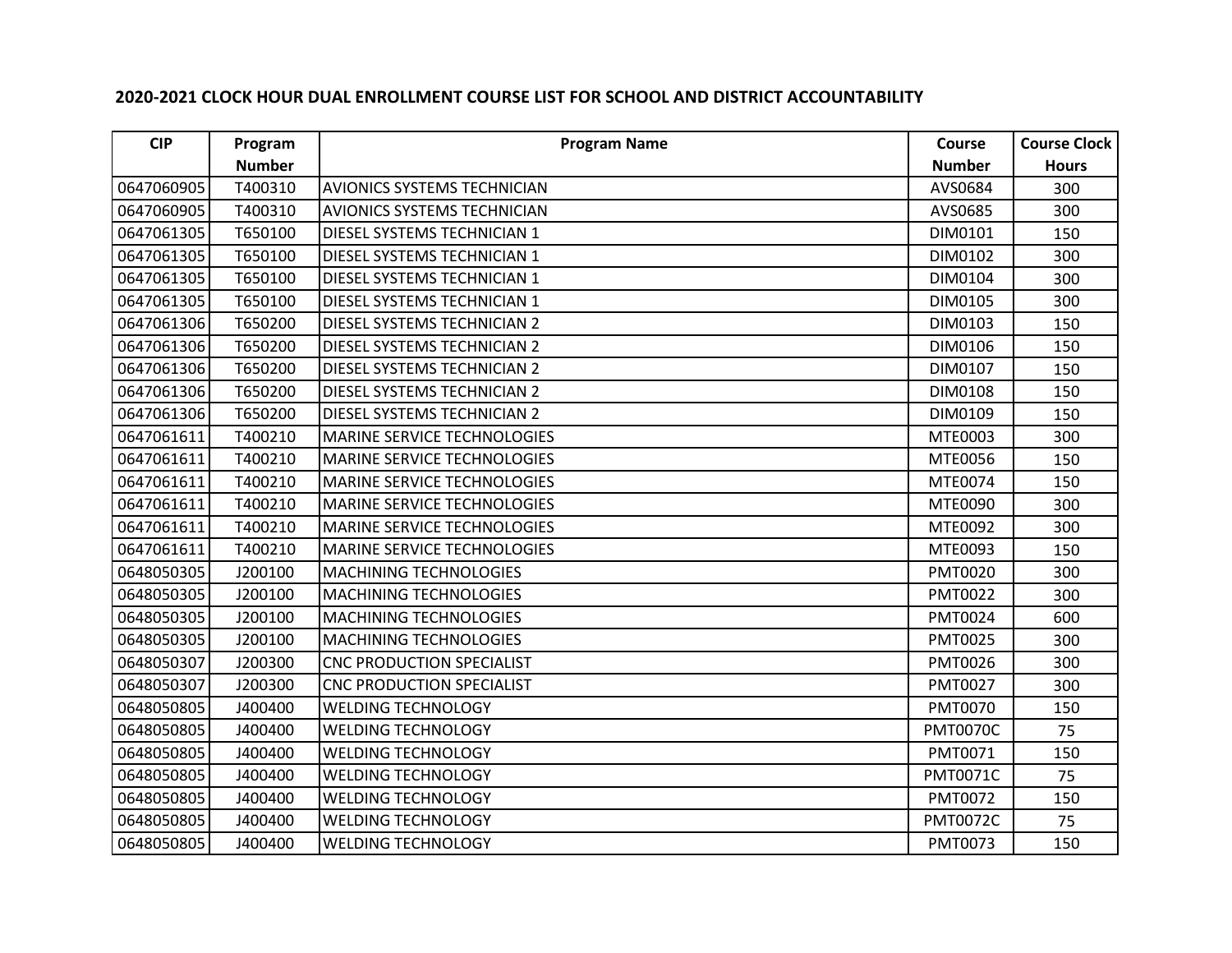| <b>CIP</b> | Program       | <b>Program Name</b>       | Course          | <b>Course Clock</b> |
|------------|---------------|---------------------------|-----------------|---------------------|
|            | <b>Number</b> |                           | <b>Number</b>   | <b>Hours</b>        |
| 0648050805 | J400400       | <b>WELDING TECHNOLOGY</b> | <b>PMT0073C</b> | 75                  |
| 0648050805 | J400400       | <b>WELDING TECHNOLOGY</b> | PMT0074         | 450                 |
| 0648050805 | J400400       | <b>WELDING TECHNOLOGY</b> | <b>PMT0074C</b> | 75                  |
| 0648050805 | J400400       | <b>WELDING TECHNOLOGY</b> | <b>PMT0080</b>  | 75                  |
| 0648050805 | J400400       | <b>WELDING TECHNOLOGY</b> | <b>PMT0080C</b> | 75                  |
| 0648050805 | J400400       | <b>WELDING TECHNOLOGY</b> | PMT0081         | 75                  |
| 0648050805 | J400400       | <b>WELDING TECHNOLOGY</b> | <b>PMT0081C</b> | 75                  |
| 0648050805 | J400400       | <b>WELDING TECHNOLOGY</b> | <b>PMT0082</b>  | 75                  |
| 0648050805 | J400400       | <b>WELDING TECHNOLOGY</b> | <b>PMT0082C</b> | 75                  |
| 0648050805 | J400400       | <b>WELDING TECHNOLOGY</b> | PMT0083         | 75                  |
| 0648050805 | J400400       | <b>WELDING TECHNOLOGY</b> | <b>PMT0083C</b> | 75                  |
| 0648050805 | J400400       | <b>WELDING TECHNOLOGY</b> | PMT0101         | 90                  |
| 0648050805 | J400400       | <b>WELDING TECHNOLOGY</b> | PMT0102         | 120                 |
| 0648050805 | J400400       | <b>WELDING TECHNOLOGY</b> | PMT0104         | 90                  |
| 0648050805 | J400400       | <b>WELDING TECHNOLOGY</b> | PMT0105         | 120                 |
| 0648050805 | J400400       | <b>WELDING TECHNOLOGY</b> | PMT0108         | 150                 |
| 0648050805 | J400400       | <b>WELDING TECHNOLOGY</b> | PMT0111         | 120                 |
| 0648050805 | J400400       | <b>WELDING TECHNOLOGY</b> | PMT0121         | 250                 |
| 0648050805 | J400400       | <b>WELDING TECHNOLOGY</b> | <b>PMT0122L</b> | 120                 |
| 0648050805 | J400400       | <b>WELDING TECHNOLOGY</b> | PMT0126         | 120                 |
| 0648050805 | J400400       | <b>WELDING TECHNOLOGY</b> | <b>PMT0128</b>  | 120                 |
| 0648050805 | J400400       | <b>WELDING TECHNOLOGY</b> | PMT0129         | 120                 |
| 0648050805 | J400400       | <b>WELDING TECHNOLOGY</b> | PMT0130         | 120                 |
| 0648050805 | J400400       | <b>WELDING TECHNOLOGY</b> | PMT0131         | 90                  |
| 0648050805 | J400400       | <b>WELDING TECHNOLOGY</b> | PMT0132         | 75                  |
| 0648050805 | J400400       | <b>WELDING TECHNOLOGY</b> | <b>PMT0132C</b> | 75                  |
| 0648050805 | J400400       | <b>WELDING TECHNOLOGY</b> | PMT0133         | 75                  |
| 0648050805 | J400400       | <b>WELDING TECHNOLOGY</b> | <b>PMT0133C</b> | 75                  |
| 0648050805 | J400400       | <b>WELDING TECHNOLOGY</b> | PMT0134         | 90                  |
| 0648050805 | J400400       | <b>WELDING TECHNOLOGY</b> | PMT0137         | 100                 |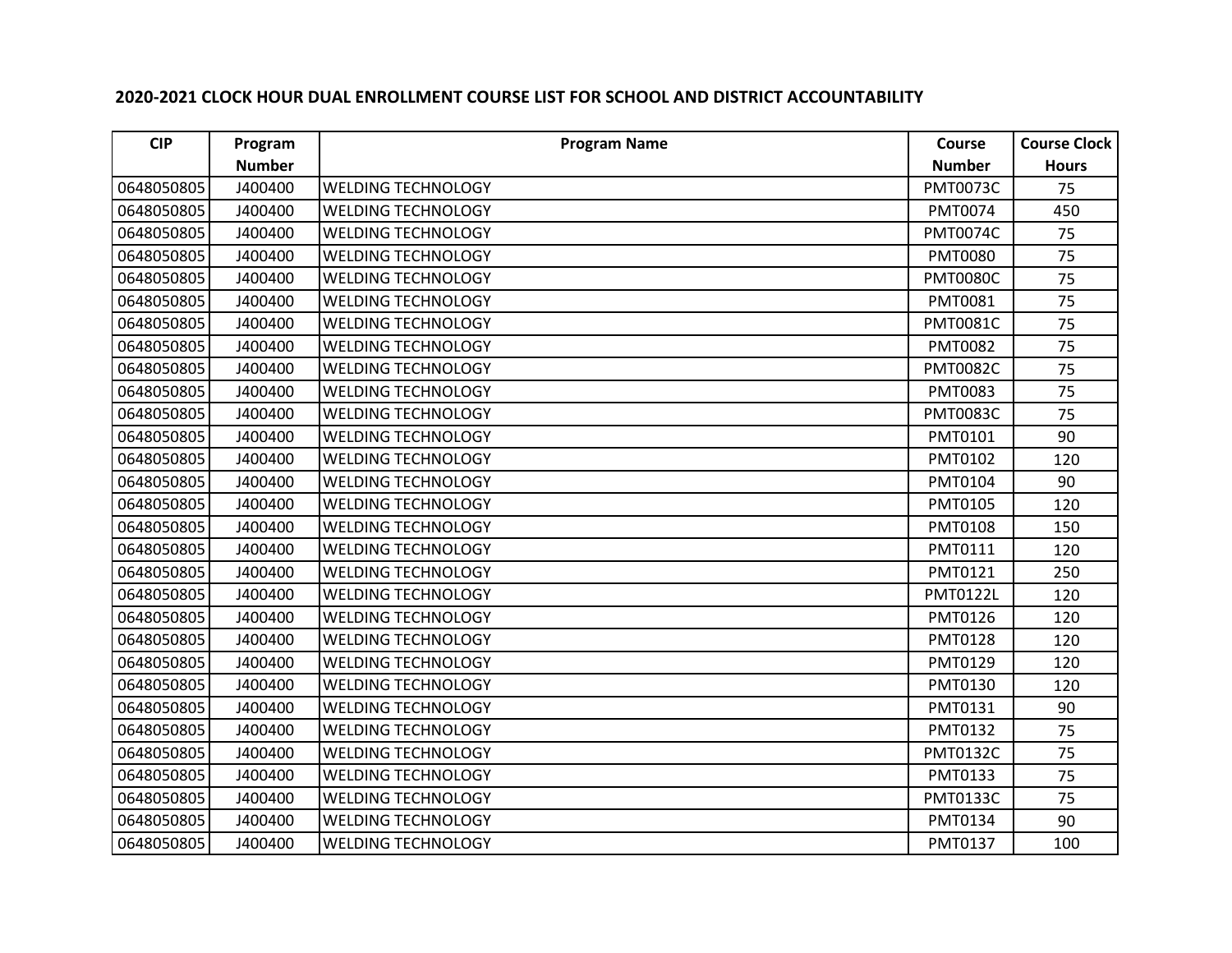| <b>CIP</b> | Program       | <b>Program Name</b>                  | Course          | <b>Course Clock</b> |
|------------|---------------|--------------------------------------|-----------------|---------------------|
|            | <b>Number</b> |                                      | <b>Number</b>   | <b>Hours</b>        |
| 0648050805 | J400400       | <b>WELDING TECHNOLOGY</b>            | PMT0138         | 90                  |
| 0648050805 | J400400       | <b>WELDING TECHNOLOGY</b>            | <b>PMT0138L</b> | 120                 |
| 0648050805 | J400400       | <b>WELDING TECHNOLOGY</b>            | PMT0141         | 75                  |
| 0648050805 | J400400       | <b>WELDING TECHNOLOGY</b>            | <b>PMT0141C</b> | 75                  |
| 0648050805 | J400400       | <b>WELDING TECHNOLOGY</b>            | PMT0143         | 120                 |
| 0648050805 | J400400       | <b>WELDING TECHNOLOGY</b>            | <b>PMT0143C</b> | 75                  |
| 0648050805 | J400400       | <b>WELDING TECHNOLOGY</b>            | PMT0153         | 90                  |
| 0648050805 | J400400       | <b>WELDING TECHNOLOGY</b>            | PMT0161         | 90                  |
| 0648050805 | J400400       | <b>WELDING TECHNOLOGY</b>            | PMT0164         | 90                  |
| 0648050805 | J400400       | <b>WELDING TECHNOLOGY</b>            | PMT0182         | 90                  |
| 0648050805 | J400400       | <b>WELDING TECHNOLOGY</b>            | <b>PMT0750</b>  | 90                  |
| 0648050805 | J400400       | <b>WELDING TECHNOLOGY</b>            | PMT0751         | 90                  |
| 0648050805 | J400400       | <b>WELDING TECHNOLOGY</b>            | PMT0752         | 90                  |
| 0648050805 | J400400       | <b>WELDING TECHNOLOGY</b>            | <b>PMT0930L</b> | 60                  |
| 0648050805 | J400400       | <b>WELDING TECHNOLOGY</b>            | PMT0936         | 90                  |
| 0648050806 | J400410       | WELDING TECHNOLOGY - ADVANCED        | <b>PMT0070C</b> | 75                  |
| 0648050806 | J400410       | WELDING TECHNOLOGY - ADVANCED        | <b>PMT0071C</b> | 75                  |
| 0648050806 | J400410       | WELDING TECHNOLOGY - ADVANCED        | <b>PMT0072C</b> | 75                  |
| 0648050806 | J400410       | WELDING TECHNOLOGY - ADVANCED        | <b>PMT0073C</b> | 75                  |
| 0648050806 | J400410       | WELDING TECHNOLOGY - ADVANCED        | <b>PMT0074C</b> | 75                  |
| 0648050806 | J400410       | WELDING TECHNOLOGY - ADVANCED        | PMT0075         | 600                 |
| 0648050806 | J400410       | WELDING TECHNOLOGY - ADVANCED        | <b>PMT0075C</b> | 75                  |
| 0648050806 | J400410       | WELDING TECHNOLOGY - ADVANCED        | <b>PMT0076</b>  | 150                 |
| 0648050806 | J400410       | WELDING TECHNOLOGY - ADVANCED        | <b>PMT0076C</b> | 150                 |
| 0648050806 | J400410       | WELDING TECHNOLOGY - ADVANCED        | <b>PMT0077C</b> | 375                 |
| 0648050806 | J400410       | <b>WELDING TECHNOLOGY - ADVANCED</b> | <b>PMT0078C</b> | 225                 |
| 0648050806 | J400410       | WELDING TECHNOLOGY - ADVANCED        | <b>PMT0080C</b> | 75                  |
| 0648050806 | J400410       | WELDING TECHNOLOGY - ADVANCED        | <b>PMT0081C</b> | 75                  |
| 0648050806 | J400410       | <b>WELDING TECHNOLOGY - ADVANCED</b> | <b>PMT0082C</b> | 75                  |
| 0648050806 | J400410       | <b>WELDING TECHNOLOGY - ADVANCED</b> | <b>PMT0083C</b> | 75                  |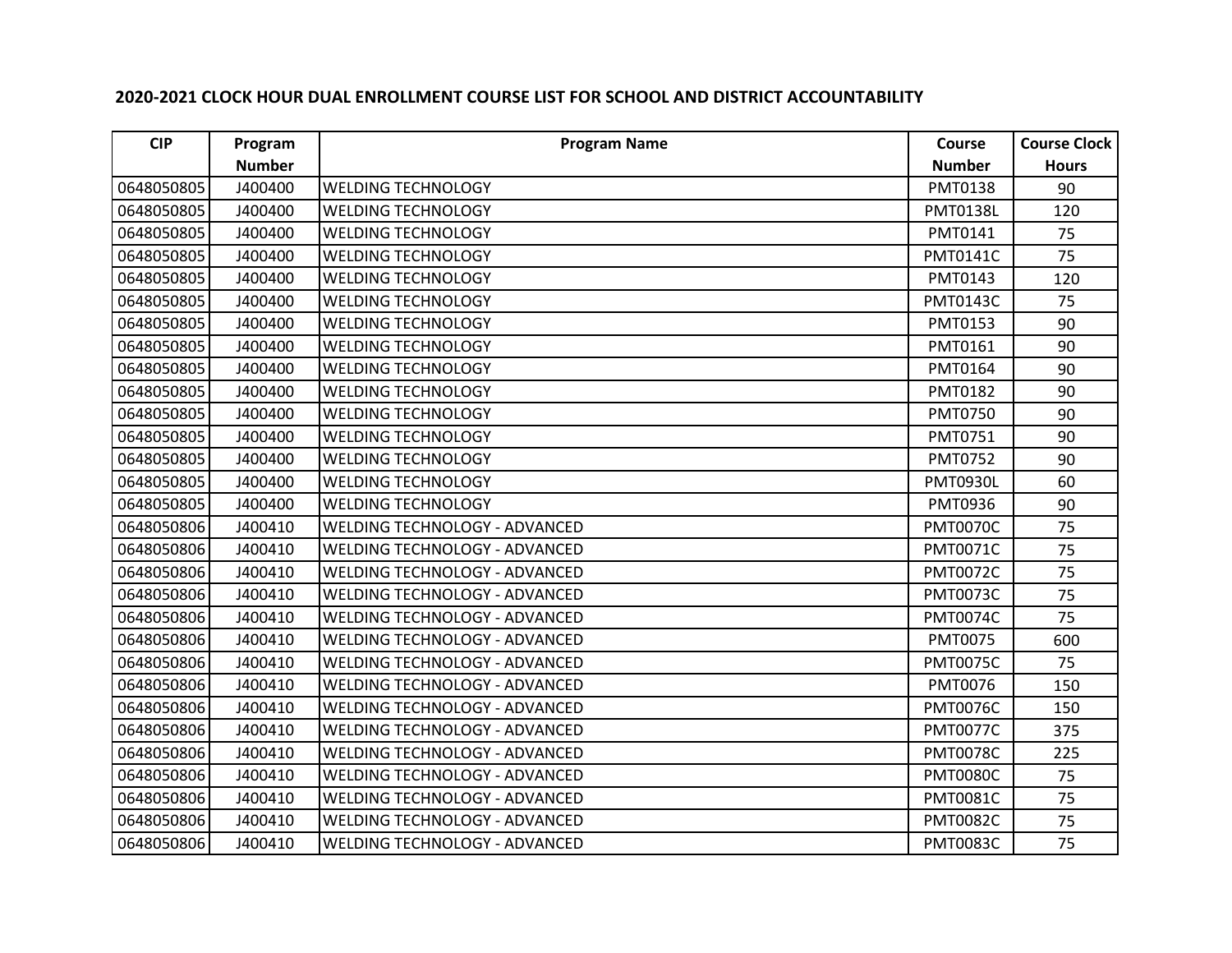| <b>CIP</b> | Program       | <b>Program Name</b>                  | Course          | <b>Course Clock</b> |
|------------|---------------|--------------------------------------|-----------------|---------------------|
|            | <b>Number</b> |                                      | <b>Number</b>   | <b>Hours</b>        |
| 0648050806 | J400410       | WELDING TECHNOLOGY - ADVANCED        | <b>PMT0085</b>  | 75                  |
| 0648050806 | J400410       | <b>WELDING TECHNOLOGY - ADVANCED</b> | <b>PMT0085C</b> | 75                  |
| 0648050806 | J400410       | <b>WELDING TECHNOLOGY - ADVANCED</b> | <b>PMT0086</b>  | 75                  |
| 0648050806 | J400410       | WELDING TECHNOLOGY - ADVANCED        | <b>PMT0086C</b> | 75                  |
| 0648050806 | J400410       | <b>WELDING TECHNOLOGY - ADVANCED</b> | PMT0125         | 75                  |
| 0648050806 | J400410       | <b>WELDING TECHNOLOGY - ADVANCED</b> | <b>PMT0132C</b> | 75                  |
| 0648050806 | J400410       | <b>WELDING TECHNOLOGY - ADVANCED</b> | <b>PMT0133C</b> | 75                  |
| 0648050806 | J400410       | <b>WELDING TECHNOLOGY - ADVANCED</b> | <b>PMT0141C</b> | 75                  |
| 0648050806 | J400410       | <b>WELDING TECHNOLOGY - ADVANCED</b> | <b>PMT0143C</b> | 75                  |
| 0648050806 | J400410       | WELDING TECHNOLOGY - ADVANCED        | PMT0150         | 75                  |
| 0648050806 | J400410       | <b>WELDING TECHNOLOGY - ADVANCED</b> | <b>PMT0150C</b> | 75                  |
| 0648050806 | J400410       | <b>WELDING TECHNOLOGY - ADVANCED</b> | PMT0151         | 75                  |
| 0648050806 | J400410       | WELDING TECHNOLOGY - ADVANCED        | <b>PMT0151C</b> | 75                  |
| 0648050806 | J400410       | <b>WELDING TECHNOLOGY - ADVANCED</b> | <b>PMT0161C</b> | 75                  |
| 0648050806 | J400410       | <b>WELDING TECHNOLOGY - ADVANCED</b> | <b>PMT0165C</b> | 75                  |
| 0648050806 | J400410       | <b>WELDING TECHNOLOGY - ADVANCED</b> | PMT0172         | 75                  |
| 0648050806 | J400410       | <b>WELDING TECHNOLOGY - ADVANCED</b> | <b>PMT0172C</b> | 75                  |
| 0648050806 | J400410       | <b>WELDING TECHNOLOGY - ADVANCED</b> | PMT0174         | 75                  |
| 0648050806 | J400410       | WELDING TECHNOLOGY - ADVANCED        | <b>PMT0174C</b> | 75                  |
| 0648050806 | J400410       | <b>WELDING TECHNOLOGY - ADVANCED</b> | PMT0175         | 75                  |
| 0648050806 | J400410       | <b>WELDING TECHNOLOGY - ADVANCED</b> | <b>PMT0175C</b> | 75                  |
| 0648070303 | C410400       | <b>CABINETMAKING</b>                 | <b>BCV0200</b>  | 300                 |
| 0648070303 | C410400       | <b>CABINETMAKING</b>                 | <b>BCV0235</b>  | 150                 |
| 0648070303 | C410400       | <b>CABINETMAKING</b>                 | <b>BCV0240</b>  | 300                 |
| 0648070303 | C410400       | <b>CABINETMAKING</b>                 | <b>BCV0243</b>  | 450                 |
| 0649020500 | 1490205       | COMMERCIAL VEHICLE DRIVING           | <b>TRA0080C</b> | 320                 |
| 0650040208 | 1480203       | <b>COMMERCIAL ART TECHNOLOGY</b>     | GRA0036         | 450                 |
| 0650040208 | 1480203       | COMMERCIAL ART TECHNOLOGY            | GRA0037         | 450                 |
| 0650040208 | 1480203       | COMMERCIAL ART TECHNOLOGY            | GRA0038         | 300                 |
| 0650040208 | 1480203       | COMMERCIAL ART TECHNOLOGY            | GRA0039         | 300                 |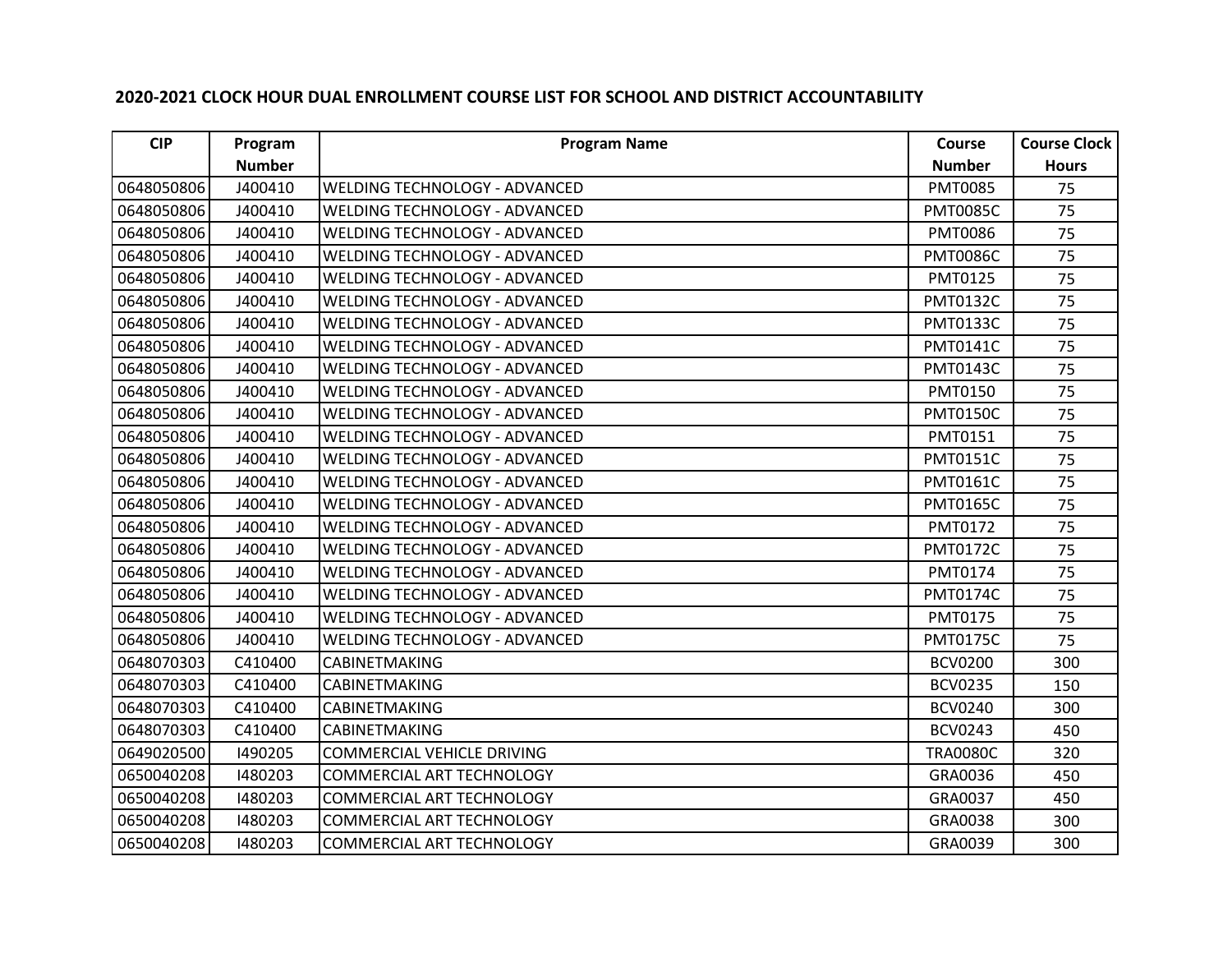| <b>CIP</b> | Program       | <b>Program Name</b>                                   | Course         | <b>Course Clock</b> |
|------------|---------------|-------------------------------------------------------|----------------|---------------------|
|            | <b>Number</b> |                                                       | <b>Number</b>  | <b>Hours</b>        |
| 0650040208 | 1480203       | COMMERCIAL ART TECHNOLOGY                             | GRA0420        | 120                 |
| 0650040208 | 1480203       | COMMERCIAL ART TECHNOLOGY                             | GRA0430        | 120                 |
| 0650040208 | 1480203       | <b>COMMERCIAL ART TECHNOLOGY</b>                      | GRA0460        | 120                 |
| 0650040208 | 1480203       | COMMERCIAL ART TECHNOLOGY                             | GRA0461        | 120                 |
| 0650040208 | 1480203       | COMMERCIAL ART TECHNOLOGY                             | GRA0463        | 120                 |
| 0650040208 | 1480203       | <b>COMMERCIAL ART TECHNOLOGY</b>                      | GRA0948        | 90                  |
| 0650040208 | 1480203       | COMMERCIAL ART TECHNOLOGY                             | GRA0451        | 120                 |
| 0650040208 | 1480203       | COMMERCIAL ART TECHNOLOGY                             | GRA0540        | 120                 |
| 0650040217 | K300100       | <b>GRAPHIC COMMUNICATIONS AND PRINTING TECHNOLOGY</b> | GRA0017        | 450                 |
| 0650040217 | K300100       | GRAPHIC COMMUNICATIONS AND PRINTING TECHNOLOGY        | GRA0041        | 450                 |
| 0650040217 | K300100       | <b>GRAPHIC COMMUNICATIONS AND PRINTING TECHNOLOGY</b> | GRA0042        | 150                 |
| 0650040217 | K300100       | <b>GRAPHIC COMMUNICATIONS AND PRINTING TECHNOLOGY</b> | GRA0045        | 450                 |
| 0650040217 | K300100       | GRAPHIC COMMUNICATIONS AND PRINTING TECHNOLOGY        | GRA0046        | 150                 |
| 0650040605 | K610100       | COMMERCIAL PHOTOGRAPHY TECHNOLOGY 1                   | PGY0180        | 250                 |
| 0650040605 | K610100       | COMMERCIAL PHOTOGRAPHY TECHNOLOGY 1                   | PGY0181        | 250                 |
| 0650040605 | K610100       | COMMERCIAL PHOTOGRAPHY TECHNOLOGY 1                   | PGY0182        | 200                 |
| 0650040606 | K610200       | COMMERCIAL PHOTOGRAPHY TECHNOLOGY 2                   | PGY0183        | 250                 |
| 0650040606 | K610200       | COMMERCIAL PHOTOGRAPHY TECHNOLOGY 2                   | PGY0184        | 250                 |
| 0650040606 | K610200       | COMMERCIAL PHOTOGRAPHY TECHNOLOGY 2                   | PGY0185        | 450                 |
| 0650060211 | K100100       | DIGITAL CINEMA PRODUCTION                             | <b>FIL0085</b> | 300                 |
| 0650060211 | K100100       | <b>DIGITAL CINEMA PRODUCTION</b>                      | <b>FIL0086</b> | 150                 |
| 0650060211 | K100100       | DIGITAL CINEMA PRODUCTION                             | <b>FIL0087</b> | 300                 |
| 0650060211 | K100100       | DIGITAL CINEMA PRODUCTION                             | <b>FIL0088</b> | 150                 |
| 0650060211 | K100100       | <b>DIGITAL CINEMA PRODUCTION</b>                      | <b>FIL0089</b> | 150                 |
| 0650060502 | K100300       | DIGITAL PHOTOGRAPHY TECHNOLOGY                        | PGY0190        | 150                 |
| 0650060502 | K100300       | DIGITAL PHOTOGRAPHY TECHNOLOGY                        | PGY0191        | 300                 |
| 0650060502 | K100300       | <b>DIGITAL PHOTOGRAPHY TECHNOLOGY</b>                 | PGY0192        | 300                 |
| 0650060502 | K100300       | DIGITAL PHOTOGRAPHY TECHNOLOGY                        | PGY0193        | 300                 |
| 0713129902 | P131299       | PRINCIPLES OF TEACHING                                | EDG0312        | 150                 |
| 0713129902 | P131299       | PRINCIPLES OF TEACHING                                | EDG0317        | 450                 |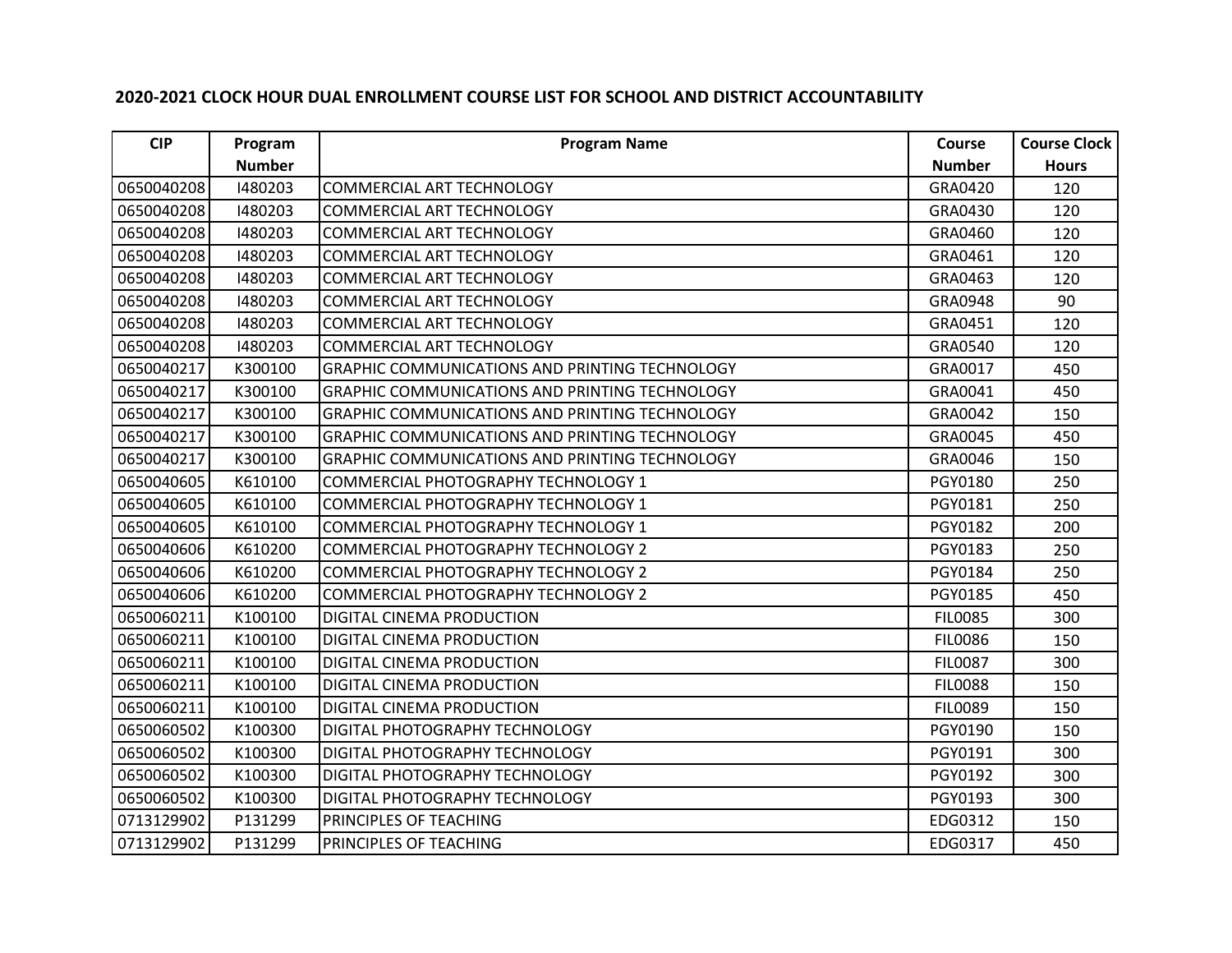| <b>CIP</b> | Program       | <b>Program Name</b>                                  | Course          | <b>Course Clock</b> |
|------------|---------------|------------------------------------------------------|-----------------|---------------------|
|            | <b>Number</b> |                                                      | <b>Number</b>   | <b>Hours</b>        |
| 0743010200 | P430102       | CORRECTIONAL OFFICER (TRADITIONAL CORRECTIONAL BRTP) | CJK0031         | 40                  |
| 0743010200 | P430102       | CORRECTIONAL OFFICER (TRADITIONAL CORRECTIONAL BRTP) | <b>CJK0031C</b> | 40                  |
| 0743010200 | P430102       | CORRECTIONAL OFFICER (TRADITIONAL CORRECTIONAL BRTP) | <b>CJK0040</b>  | 80                  |
| 0743010200 | P430102       | CORRECTIONAL OFFICER (TRADITIONAL CORRECTIONAL BRTP) | <b>CJK0040C</b> | 80                  |
| 0743010200 | P430102       | CORRECTIONAL OFFICER (TRADITIONAL CORRECTIONAL BRTP) | CJK0051         | 80                  |
| 0743010200 | P430102       | CORRECTIONAL OFFICER (TRADITIONAL CORRECTIONAL BRTP) | <b>CJK0051C</b> | 80                  |
| 0743010200 | P430102       | CORRECTIONAL OFFICER (TRADITIONAL CORRECTIONAL BRTP) | <b>CJK0300</b>  | 32                  |
| 0743010200 | P430102       | CORRECTIONAL OFFICER (TRADITIONAL CORRECTIONAL BRTP) | <b>CJK0305</b>  | 40                  |
| 0743010200 | P430102       | CORRECTIONAL OFFICER (TRADITIONAL CORRECTIONAL BRTP) | CJK0310         | 16                  |
| 0743010200 | P430102       | CORRECTIONAL OFFICER (TRADITIONAL CORRECTIONAL BRTP) | <b>CJK0315</b>  | 40                  |
| 0743010200 | P430102       | CORRECTIONAL OFFICER (TRADITIONAL CORRECTIONAL BRTP) | <b>CJK0320</b>  | 18                  |
| 0743010200 | P430102       | CORRECTIONAL OFFICER (TRADITIONAL CORRECTIONAL BRTP) | <b>CJK0325</b>  | 40                  |
| 0743010200 | P430102       | CORRECTIONAL OFFICER (TRADITIONAL CORRECTIONAL BRTP) | <b>CJK0330</b>  | 20                  |
| 0743010200 | P430102       | CORRECTIONAL OFFICER (TRADITIONAL CORRECTIONAL BRTP) | <b>CJK0335</b>  | 16                  |
| 0743010200 | P430102       | CORRECTIONAL OFFICER (TRADITIONAL CORRECTIONAL BRTP) | <b>CJK0340</b>  | 30                  |
| 0743010700 | P430105       | FLORIDA LAW ENFORCEMENT ACADEMY                      | <b>CJK0001</b>  | 10                  |
| 0743010700 | P430105       | FLORIDA LAW ENFORCEMENT ACADEMY                      | <b>CJK0001C</b> | 10                  |
| 0743010700 | P430105       | <b>FLORIDA LAW ENFORCEMENT ACADEMY</b>               | <b>CJK0012</b>  | 62                  |
| 0743010700 | P430105       | FLORIDA LAW ENFORCEMENT ACADEMY                      | <b>CJK0012C</b> | 62                  |
| 0743010700 | P430105       | FLORIDA LAW ENFORCEMENT ACADEMY                      | CJK0013         | 40                  |
| 0743010700 | P430105       | <b>FLORIDA LAW ENFORCEMENT ACADEMY</b>               | <b>CJK0013C</b> | 40                  |
| 0743010700 | P430105       | FLORIDA LAW ENFORCEMENT ACADEMY                      | CJK0014         | 56                  |
| 0743010700 | P430105       | <b>FLORIDA LAW ENFORCEMENT ACADEMY</b>               | <b>CJK0014C</b> | 56                  |
| 0743010700 | P430105       | FLORIDA LAW ENFORCEMENT ACADEMY                      | <b>CJK0020</b>  | 48                  |
| 0743010700 | P430105       | FLORIDA LAW ENFORCEMENT ACADEMY                      | <b>CJK0020C</b> | 48                  |
| 0743010700 | P430105       | FLORIDA LAW ENFORCEMENT ACADEMY                      | CJK0031         | 40                  |
| 0743010700 | P430105       | <b>FLORIDA LAW ENFORCEMENT ACADEMY</b>               | <b>CJK0031K</b> | 40                  |
| 0743010700 | P430105       | <b>FLORIDA LAW ENFORCEMENT ACADEMY</b>               | <b>CJK0040</b>  | 80                  |
| 0743010700 | P430105       | <b>FLORIDA LAW ENFORCEMENT ACADEMY</b>               | <b>CJK0040K</b> | 80                  |
| 0743010700 | P430105       | FLORIDA LAW ENFORCEMENT ACADEMY                      | <b>CJK0051</b>  | 80                  |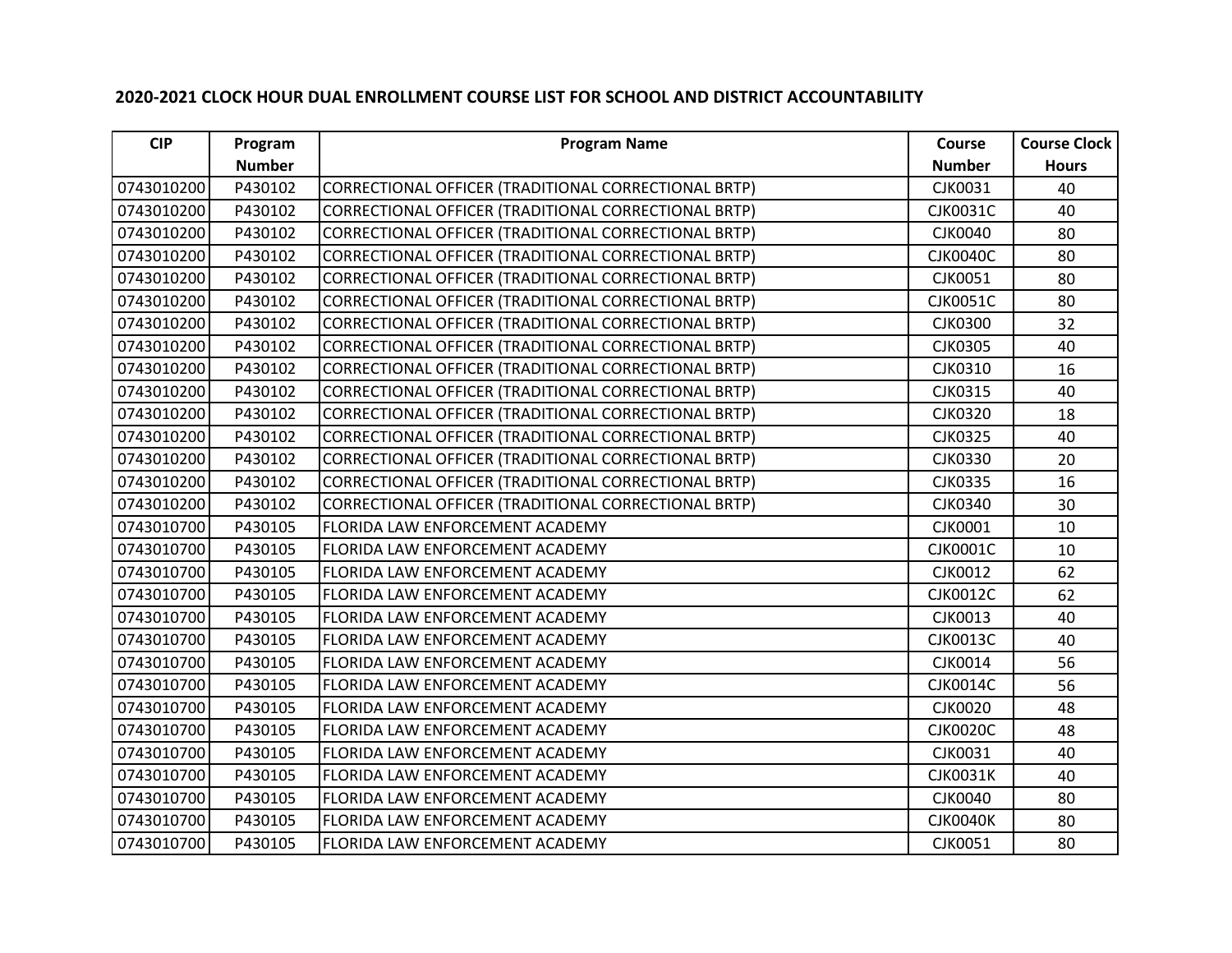| <b>CIP</b> | Program       | <b>Program Name</b>                               | Course          | <b>Course Clock</b> |
|------------|---------------|---------------------------------------------------|-----------------|---------------------|
|            | <b>Number</b> |                                                   | <b>Number</b>   | <b>Hours</b>        |
| 0743010700 | P430105       | FLORIDA LAW ENFORCEMENT ACADEMY                   | <b>CJK0051K</b> | 80                  |
| 0743010700 | P430105       | FLORIDA LAW ENFORCEMENT ACADEMY                   | <b>CJK0064</b>  | 35                  |
| 0743010700 | P430105       | FLORIDA LAW ENFORCEMENT ACADEMY                   | <b>CJK0064K</b> | 35                  |
| 0743010700 | P430105       | FLORIDA LAW ENFORCEMENT ACADEMY                   | <b>CJK0065</b>  | 36                  |
| 0743010700 | P430105       | FLORIDA LAW ENFORCEMENT ACADEMY                   | <b>CJK0065K</b> | 36                  |
| 0743010700 | P430105       | FLORIDA LAW ENFORCEMENT ACADEMY                   | <b>CJK0077</b>  | 50                  |
| 0743010700 | P430105       | FLORIDA LAW ENFORCEMENT ACADEMY                   | <b>CJK0077C</b> | 50                  |
| 0743010700 | P430105       | FLORIDA LAW ENFORCEMENT ACADEMY                   | <b>CJK0078</b>  | 35                  |
| 0743010700 | P430105       | FLORIDA LAW ENFORCEMENT ACADEMY                   | <b>CJK0078C</b> | 35                  |
| 0743010700 | P430105       | FLORIDA LAW ENFORCEMENT ACADEMY                   | <b>CJK0084</b>  | 24                  |
| 0743010700 | P430105       | FLORIDA LAW ENFORCEMENT ACADEMY                   | <b>CJK0084C</b> | 24                  |
| 0743010700 | P430105       | FLORIDA LAW ENFORCEMENT ACADEMY                   | <b>CJK0087</b>  | 30                  |
| 0743010700 | P430105       | FLORIDA LAW ENFORCEMENT ACADEMY                   | <b>CJK0087C</b> | 30                  |
| 0743010700 | P430105       | FLORIDA LAW ENFORCEMENT ACADEMY                   | <b>CJK0088</b>  | 32                  |
| 0743010700 | P430105       | FLORIDA LAW ENFORCEMENT ACADEMY                   | <b>CJK0088C</b> | 32                  |
| 0743010700 | P430105       | FLORIDA LAW ENFORCEMENT ACADEMY                   | <b>CJK0092</b>  | 44                  |
| 0743010700 | P430105       | FLORIDA LAW ENFORCEMENT ACADEMY                   | <b>CJK0092C</b> | 44                  |
| 0743010700 | P430105       | FLORIDA LAW ENFORCEMENT ACADEMY                   | <b>CJK0096</b>  | 60                  |
| 0743010700 | P430105       | FLORIDA LAW ENFORCEMENT ACADEMY                   | <b>CJK0096C</b> | 60                  |
| 0743010700 | P430105       | FLORIDA LAW ENFORCEMENT ACADEMY                   | <b>CJK0422</b>  | 8                   |
| 0743010700 | P430105       | FLORIDA LAW ENFORCEMENT ACADEMY                   | <b>CJK0422C</b> | 8                   |
| 0743020303 | P430210       | FIRE FIGHTER I/II                                 | FFP0010         | 206                 |
| 0743020303 | P430210       | FIRE FIGHTER I/II                                 | FFP0020         | 192                 |
| 0743020303 | P430210       | FIRE FIGHTER I/II                                 | <b>FFP0030C</b> | 191                 |
| 0743020303 | P430210       | FIRE FIGHTER I/II                                 | FFP0031C        | 301                 |
| 0743020304 | P430211       | <b>FIREFIGHTER</b>                                | FFP0010C        | 191                 |
| 0743020304 | P430211       | <b>FIREFIGHTER</b>                                | <b>FFP0020C</b> | 301                 |
| 0743020304 | P430211       | <b>FIREFIGHTER</b>                                | FFP0030         | 191                 |
| 0743020304 | P430211       | <b>FIREFIGHTER</b>                                | FFP0031         | 301                 |
| 0743020313 | P430217       | FIREFIGHTER/EMERGENCY MEDICAL TECHNICIAN-COMBINED | EMS0110         | 300                 |